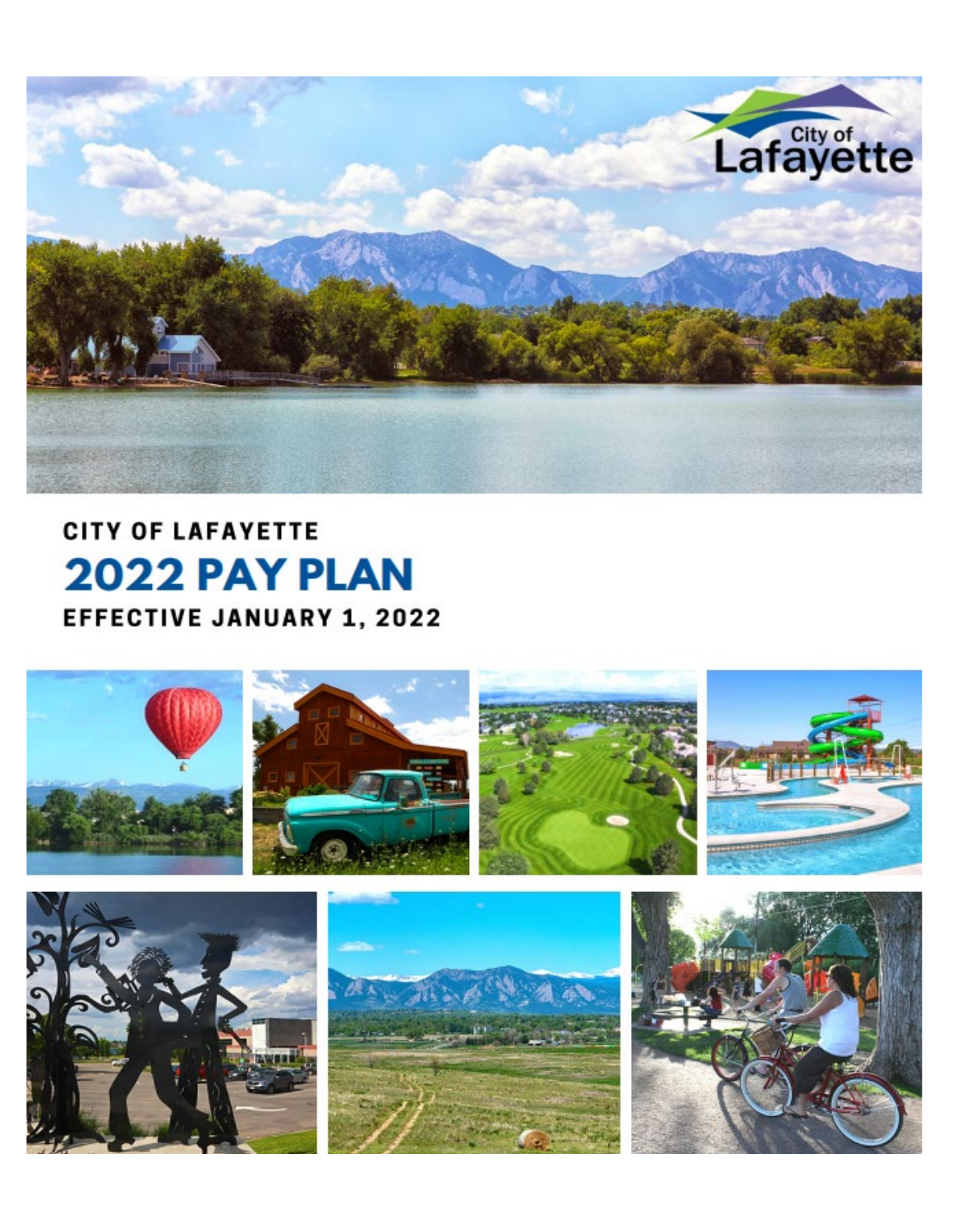

#### Directors and Public Safety

Leaders

Effective January 1, 2022

|                                                             | Min       | Mid                  | Max     | Job  |
|-------------------------------------------------------------|-----------|----------------------|---------|------|
|                                                             |           | <b>ANNUAL SALARY</b> |         | Code |
| DEPUTY CITY ADMINISTRATOR                                   | \$125,000 | 156,250              | 187,500 | 299  |
| <b>FINANCE DIRECTOR</b>                                     |           |                      |         | 77   |
| <b>FIRE CHIEF</b>                                           |           |                      |         | 78   |
| PARKS, RECREATION AND OPEN SPACE DIRECTOR                   |           |                      |         | 179  |
| POLICE CHIEF                                                |           |                      |         | 193  |
| PUBLIC WORKS DIRECTOR                                       |           |                      |         | 210  |
|                                                             |           |                      |         |      |
| ARTS AND CULTURAL RESOURCES DIRECTOR                        | \$110,000 | 137,500              | 165,000 | 16   |
| <b>DEPUTY POLICE CHIEF</b>                                  |           |                      |         | 5517 |
| DIRECTOR OF COMMUNICATIONS / ASST TO CITY ADMINISTRATOR     |           |                      |         | 300  |
| HUMAN RESOURCES DIRECTOR                                    |           |                      |         | 118  |
| <b>LIBRARY DIRECTOR</b>                                     |           |                      |         | 153  |
| PLANNING AND BUILDING DIRECTOR                              |           |                      |         | 183  |
|                                                             |           |                      |         |      |
| <b>EMS CHIEF</b>                                            | \$105,000 | 131,250              | 157,500 | 61   |
| FIRE BATTALION CHIEF                                        |           |                      |         | 23   |
| POLICE COMMANDER                                            |           |                      |         | 194  |
| ECONOMIC DEVELOPMENT MANAGER and EXECUTIVE DIRECTOR of LURA |           |                      |         | 5595 |
| <b>CITY CLERK</b>                                           |           |                      |         | 34   |
| CHIEF TECHNOLOGY OFFICER                                    |           |                      |         | 120  |
| ICITY ENGINEER                                              |           |                      |         | 35   |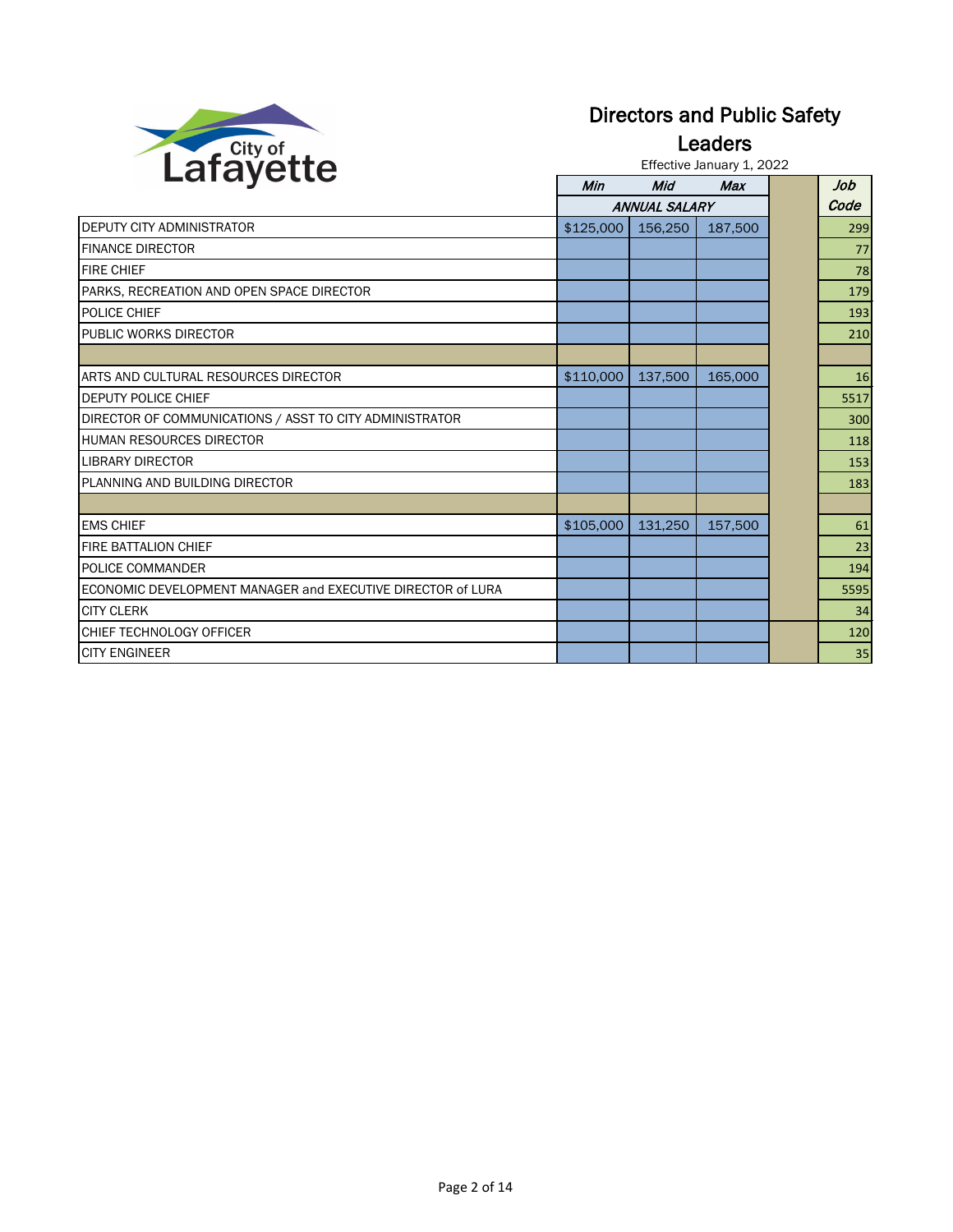|                                               | Job            | Job   | <b>FLSA</b> | Min                        | Mid                  | Max     | <b>Min</b> | Mid                  | <b>Max</b> |
|-----------------------------------------------|----------------|-------|-------------|----------------------------|----------------------|---------|------------|----------------------|------------|
| Job Title                                     | Code           | Value |             |                            | <b>ANNUAL SALARY</b> |         |            | <b>ANNUAL HOURLY</b> |            |
| <b>ACCOUNTING MANAGER</b>                     | $5\phantom{.}$ | 18.13 | Exempt      | \$89,057                   | 111,321              | 133,585 | 42.82      | 53.52                | 64.22      |
| PUBLIC WORKS OPERATIONS & MAINTENANCE MANAGER | 240            | 17.25 | Exempt      | 84,068<br>$\mathfrak{S}$   | 105,085              | 126,102 | 40.42      | 50.52                | 60.63      |
| WATER QUALITY MANAGER                         | 248            | 17.25 | Exempt      | 84,068<br>\$               | 105,085              | 126,102 | 40.42      | 50.52                | 60.63      |
| WATER TREATMENT MANAGER                       | 250            | 17.25 | Exempt      | 84,068<br>\$               | 105,085              | 126,102 | 40.42      | 50.52                | 60.63      |
| SENIOR TRANSPORTATION PLANNER - ENGINEER      | 5563           | 17.08 | Exempt      | 83,133<br>$\frac{1}{2}$    | 103,917              | 124,700 | 39.97      | 49.96                | 59.95      |
| SENIOR WATER RESOURCES ENGINEER               | 5585           | 17.08 | Exempt      | 83,133<br>\$               | 103,917              | 124,700 | 39.97      | 49.96                | 59.95      |
| <b>BUILDING OFFICIAL</b>                      | 29             | 17.01 | Exempt      | 82,752<br>\$               | 103,440              | 124,127 | 39.78      | 49.73                | 59.68      |
| PLANNING MANAGER                              | 184            | 17.01 | Exempt      | \$82,752                   | 103,440              | 124,127 | 39.78      | 49.73                | 59.68      |
| SENIOR NETWORK ADMINISTRATOR                  | 5667           | 17.01 | Exempt      | 82,752<br>$\mathfrak{S}$   | 103,440              | 124,128 | 39.78      | 49.73                | 59.68      |
| CIVIL ENGINEER PE                             | 5516           | 16.95 | Exempt      | 82,426<br>$\mathfrak{S}^-$ | 103,032              | 123,639 | 39.63      | 49.53                | 59.44      |
| <b>SALES TAX MANAGER</b>                      | 301            | 16.29 | Exempt      | \$78,924                   | 98,655               | 118,386 | 37.94      | 47.43                | 56.92      |
| RECREATION SUPERINTENDENT                     | 214            | 15.01 | Exempt      | 72,555<br>$\mathfrak{S}$   | 90,694               | 108,832 | 34.88      | 43.60                | 52.32      |
| FACILITY MAINTENANCE SUPERINTENDENT           | 71             | 15.01 | Exempt      | $$^{\circ}$<br>72,555      | 90,694               | 108,832 | 34.88      | 43.60                | 52.32      |
| HEAD GOLF COURSE PROFESSIONAL                 | 113            | 15.01 | Exempt      | 72,555<br>$\mathfrak{S}$   | 90,694               | 108,833 | 34.88      | 43.60                | 52.32      |
| <b>GOLF COURSE SUPERINTENDENT</b>             | 107            | 15.01 | Exempt      | 72,555<br>\$               | 90,694               | 108,832 | 34.88      | 43.60                | 52.32      |
| SENIOR HUMAN RESOURCES ANALYST/RISK MANAGER   | 5537           | 15.01 | Exempt      | $$^{\circ}$<br>72,555      | 90,694               | 108,832 | 34.88      | 43.60                | 52.32      |
| OPEN SPACE SUPERINTENDENT                     | 169            | 15.01 | Exempt      | $\mathfrak{S}$<br>72,555   | 90,694               | 108,832 | 34.88      | 43.60                | 52.32      |
| PARKS SUPERINTENDENT                          | 178            | 15.01 | Exempt      | 72,555<br>$\mathfrak{S}$   | 90,694               | 108,832 | 34.88      | 43.60                | 52.32      |
| PRINCIPAL CITY PLANNER                        | 307            | 15.01 | Exempt      | 72,555<br>$\mathfrak{S}$   | 90,694               | 108,832 | 34.88      | 43.60                | 52.32      |
| SENIOR SYSTEMS ADMINISTRATOR                  | 5668           | 15.01 | Exempt      | 72,555<br>$\mathfrak{S}$   | 90,694               | 108,832 | 34.88      | 43.60                | 52.32      |
| SENIOR ACCOUNTANT                             | $\overline{A}$ | 14.34 | Exempt      | 69,436<br>\$               | 86,795               | 104,154 | 33.38      | 41.73                | 50.07      |
| <b>IBRARIAN III</b>                           | 149            | 14.34 | Exempt      | \$<br>69,436               | 86,795               | 104,154 | 33.38      | 41.73                | 50.07      |
| <b>SALES TAX ADMINISTRATOR</b>                | 5571           | 14.34 | Exempt      | \$69,436                   | 86,795               | 104,154 | 33.38      | 41.73                | 50.07      |
| <b>INFORMATION TECHNOLOGY SPECIALIST III</b>  | 5580           | 14.30 | Exempt      | \$69,239                   | 86,548               | 103,858 | 33.29      | 41.61                | 49.93      |
| <b>SENIOR CITY PLANNER</b>                    | 267            | 13.70 | Exempt      | \$<br>66,567               | 83,209               | 99,851  | 32.00      | 40.00                | 48.01      |
| SENIOR HUMAN RESOURCES ANALYST                | 119            | 13.39 | Exempt      | \$65,224                   | 81,530               | 97,836  | 31.36      | 39.20                | 47.04      |
| AQUATICS OPERATIONS MANAGER                   | 15             | 13.20 | Exempt      | \$64,414                   | 80,518               | 96,621  | 30.97      | 38.71                | 46.45      |
| ARTS AND CULTURAL RESOURCES PROGRAM MANAGER   | 5573           | 13.18 | Exempt      | \$<br>64,319               | 80,399               | 96,479  | 30.92      | 38.65                | 46.38      |
| ASSISTANT TO THE DIRECTOR                     | 18             | 13.18 | Exempt      | \$64,319                   | 80,399               | 96,479  | 30.92      | 38.65                | 46.38      |
| COMMUNICATIONS MANAGER                        | 5574           | 13.18 | Exempt      | \$64,319                   | 80,399               | 96,479  | 30.92      | 38.65                | 46.38      |
| CREW SUPERVISOR - FLEET                       | 5577           | 13.18 | Non-Exempt  | \$64,319                   | 80,399               | 96,479  | 30.92      | 38.65                | 46.38      |
| <b>CREW SUPERVISOR - PARKS</b>                | 5578           | 13.18 | Non-Exempt  | \$64,319                   | 80,399               | 96,479  | 30.92      | 38.65                | 46.38      |
| CREW SUPERVISOR - TRANSPORTATION              | 5575           | 13.18 | Non-Exempt  | \$64,319                   | 80,399               | 96,479  | 30.92      | 38.65                | 46.38      |
| <b>CREW SUPERVISOR - UTILITIES</b>            | 5576           | 13.18 | Non-Exempt  | \$64,319                   | 80,399               | 96,479  | 30.92      | 38.65                | 46.38      |
| ASSISTANT GOLF COURSE SUPERINTENDENT          | 108            | 13.18 | Non-Exempt  | \$64,319                   | 80,399               | 96,479  | 30.92      | 38.65                | 46.38      |
| CIVIL ENGINEER EIT                            | 5515           | 12.92 | Exempt      | \$63,239                   | 79,049               | 94,859  | 30.40      | 38.00                | 45.61      |
| SENIOR BUILDING INSPECTOR & PLANS EXAMINER    | 25             | 12.90 | Exempt      | \$63,156                   | 78,945               | 94,734  | 30.36      | 37.95                | 45.55      |
| SENIOR GIS DEVELOPER                          |                | 12.90 | Exempt      | \$63,156                   | 78,945               | 94,734  | 30.36      | 37.95                | 45.55      |
| SUSTAINABILITY COORDINATOR                    | 5536           | 12.90 | Exempt      | \$63,156                   | 78,945               | 94,734  | 30.36      | 37.95                | 45.55      |
| LIBRARIAN II                                  | 146            | 12.89 | Exempt      | \$63,113                   | 78,891               | 94,670  | 30.34      | 37.93                | 45.51      |
| <b>RECREATION SUPERVISOR</b>                  | 224            | 12.61 | Exempt      | \$61,973                   | 77,467               | 92,960  | 29.79      | 37.24                | 44.69      |
| SENIOR CENTER SUPERVISOR                      | 231            | 12.61 | Exempt      | \$61,973                   | 77,467               | 92,960  | 29.79      | 37.24                | 44.69      |
| <b>INFORMATION TECHNOLOGY SPECIALIST II</b>   | 122            | 12.22 | Exempt      | \$60,395                   | 75,494               | 90,593  | 29.04      | 36.30                | 43.55      |
| <b>CONSTRUCTION COORDINATOR</b>               | 39             | 12.03 | Exempt      | $\mathfrak{S}$<br>59,656   | 74,569               | 89,483  | 28.68      | 35.85                | 43.02      |
| <b>CITY PLANNER</b>                           | 182            | 12.03 | Exempt      | \$59,656                   | 74,569               | 89,483  | 28.68      | 35.85                | 43.02      |
| LEAD PLANT OPERATOR - WASTEWATER              | 5568           | 11.73 | Exempt      | \$58,487                   | 73,109               | 87,731  | 28.12      | 35.15                | 42.18      |
| LEAD PLANT OPERATOR - WATER                   | 109            | 11.73 | Exempt      | 58,487<br>$\frac{1}{2}$    | 73,109               | 87,731  | 28.12      | 35.15                | 42.18      |
| POLICE OFFICER RECRUIT                        | 202            | 10.52 | Non-Exempt  | \$54,022                   | 67,527               | 81,033  | 25.97      | 32.47                | 38.96      |



(Sorted by Job Value)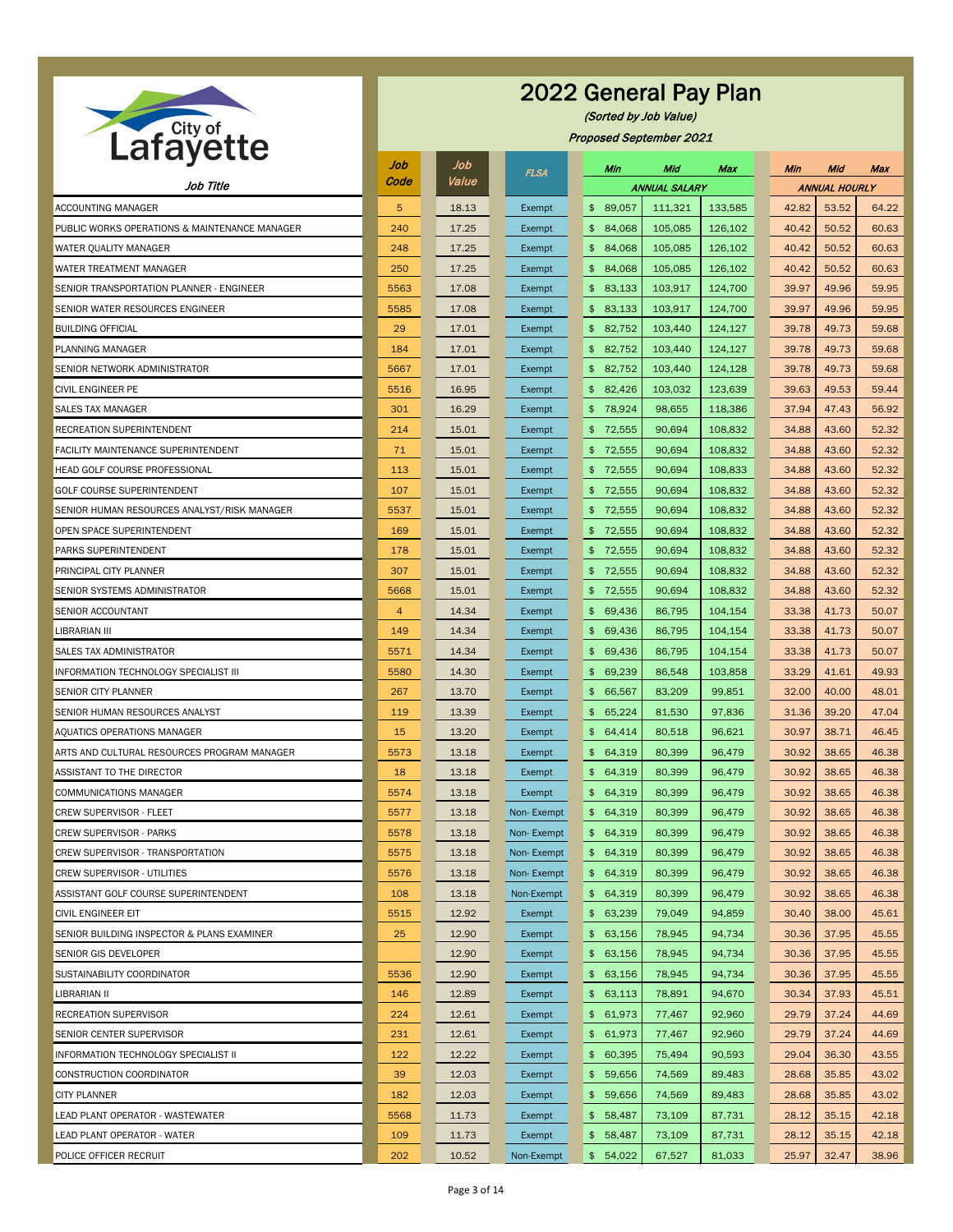

(Sorted by Job Value)

| $- - -$                                        | Job          | Job   | <b>FLSA</b> |                  | <b>Min</b> | Mid                  | Max    | <b>Min</b> | Mid                  | <b>Max</b> |
|------------------------------------------------|--------------|-------|-------------|------------------|------------|----------------------|--------|------------|----------------------|------------|
| Job Title                                      | Code         | Value |             |                  |            | <b>ANNUAL SALARY</b> |        |            | <b>ANNUAL HOURLY</b> |            |
| <b>ACCOUNTANT</b>                              | 3            | 10.52 | Exempt      | $\mathfrak{S}^-$ | 54,022     | 67,528               | 81,033 | 25.97      | 32.47                | 38.96      |
| HUMAN RESOURCES ANALYST                        | 117          | 10.52 | Exempt      | $\mathfrak{S}$   | 54,022     | 67,528               | 81,033 | 25.97      | 32.47                | 38.96      |
| DIGITAL DATA ANALYST                           | 303          | 10.52 | Non-Exempt  | $\frac{1}{2}$    | 54,022     | 67,528               | 81,033 | 25.97      | 32.47                | 38.96      |
| PUBLIC WORKS ANALYST                           | 310          | 10.52 | Exempt      | $\mathfrak{S}$   | 54,022     | 67,528               | 81,033 | 25.97      | 32.47                | 38.96      |
| LIBRARIAN I                                    | 143          | 10.52 | Exempt      | $\mathfrak{S}$   | 54,022     | 67,528               | 81,033 | 25.97      | 32.47                | 38.96      |
| <b>ASSOCIATE CITY PLANNER</b>                  | 180          | 10.52 | Exempt      | \$               | 54,022     | 67,528               | 81,033 | 25.97      | 32.47                | 38.96      |
| SENIOR CONSTRUCTION INSPECTOR                  | 41           | 10.20 | Non-Exempt  | $\mathfrak{S}$   | 52,868     | 66,086               | 79,303 | 25.42      | 31.77                | 38.13      |
| ADMINISTRATIVE COORDINATOR                     | 10           | 10.05 | Exempt      | $\mathfrak{S}$   | 52,364     | 65,455               | 78,546 | 25.17      | 31.47                | 37.76      |
| PLANT OPERATOR A - WASTEWATER                  | 5564         | 10.05 | Non-Exempt  | $\mathfrak{S}$   | 52,364     | 65,455               | 78,546 | 25.17      | 31.47                | 37.76      |
| PLANT OPERATOR A - WATER                       | 189          | 10.05 | Non-Exempt  | $\mathfrak{S}$   | 52,364     | 65,455               | 78,546 | 25.17      | 31.47                | 37.76      |
| PLANNING & NEIGHBORHOOD SERVICES SPECIALIST    | 5260         | 10.05 | Non-Exempt  |                  | \$52,364   | 65,455               | 78,546 | 25.17      | 31.47                | 37.76      |
| WATER RESOURCES COORDINATOR                    | 5588         | 10.05 | Non-Exempt  | $\mathfrak{S}$   | 52,364     | 65,455               | 78,546 | 25.17      | 31.47                | 37.76      |
| SENIOR PLANT MECHANIC                          | 187          | 9.38  | Non-Exempt  | $\mathfrak{S}$   | 50,115     | 62,644               | 75,173 | 24.09      | 30.12                | 36.14      |
| <b>COURT ADMINISTRATOR</b>                     | 44           | 9.30  | Exempt      |                  | \$49,844   | 62,305               | 74,767 | 23.96      | 29.95                | 35.95      |
| POLICE RECORDS SUPERVISOR                      | 199          | 9.20  | Exempt      | $\mathfrak{S}$   | 49,518     | 61,897               | 74,277 | 23.81      | 29.76                | 35.71      |
| SENIOR FACILITY MAINTENANCE COORDINATOR        | 5518         | 9.10  | Non-Exempt  | \$               | 49,193     | 61,492               | 73,790 | 23.65      | 29.56                | 35.48      |
| NATURAL RESOURCES COORDINATOR                  | 5561         | 9.10  | Non-Exempt  | $\mathfrak{S}$   | 49,193     | 61,492               | 73,790 | 23.65      | 29.56                | 35.48      |
| RESOURCE COORDINATOR                           | 227          | 9.10  | Exempt      | $\mathfrak{S}$   | 49,193     | 61,492               | 73,790 | 23.65      | 29.56                | 35.48      |
| <b>BUILDING INSPECTOR &amp; PLANS EXAMINER</b> | 27           | 9.06  | Non-Exempt  | \$               | 49,049     | 61,311               | 73,573 | 23.58      | 29.48                | 35.37      |
| <b>DEPUTY CITY CLERK</b>                       | 54           | 9.00  | Non-Exempt  |                  | \$48,871   | 61,089               | 73,306 | 23.50      | 29.37                | 35.24      |
| SENIOR EQUIPMENT OPERATOR                      | 67           | 9.00  | Non-Exempt  |                  | \$48,871   | 61,089               | 73,306 | 23.50      | 29.37                | 35.24      |
| <b>SENIOR FLEET MECHANIC</b>                   | 5519         | 9.00  | Non-Exempt  |                  | \$48,871   | 61,089               | 73,306 | 23.50      | 29.37                | 35.24      |
| <b>SENIOR UTILITY SYSTEM OPERATOR</b>          | 5535         | 8.75  | Non-Exempt  |                  | \$48,074   | 60,093               | 72,111 | 23.11      | 28.89                | 34.67      |
| <b>FOOD SERVICE SUPERVISOR</b>                 | 93           | 8.69  | Exempt      |                  | \$47,876   | 59,845               | 71,814 | 23.02      | 28.77                | 34.53      |
| FIRST ASSISTANT GOLF COURSE PROFESSIONAL       | $\mathbf{1}$ | 8.69  | Exempt      |                  | \$47,876   | 59,845               | 71,814 | 23.02      | 28.77                | 34.53      |
| RECREATION COORDINATOR                         | 5561         | 8.69  | Exempt      |                  | \$47,876   | 59,845               | 71,814 | 23.02      | 28.77                | 34.53      |
| TAX & LICENSING COORDINATOR                    | 5669         | 8.69  | Exempt      |                  | \$47,876   | 59,845               | 71,814 | 23.02      | 28.77                | 34.53      |
| ANIMAL CONTROL OFFICER                         | 14           | 8.60  | Non-Exempt  |                  | \$47,602   | 59,503               | 71,403 | 22.89      | 28.61                | 34.33      |
| <b>EVIDENCE SPECIALIST</b>                     | 68           | 8.60  | Non-Exempt  |                  | \$47,602   | 59,503               | 71,403 | 22.89      | 28.61                | 34.33      |
| ADMINISTRATIVE SPECIALIST                      | 11           | 8.56  | Non-Exempt  |                  | \$47,477   | 59,347               | 71,216 | 22.83      | 28.53                | 34.24      |
| LEAD POLICE RECORDS TECHNICIAN                 | 268          | 8.56  | Non-Exempt  |                  | \$47,477   | 59,347               | 71,216 | 22.83      | 28.53                | 34.24      |
| <b>LOCATOR II</b>                              | 5570         | 8.50  | Non-Exempt  | $\mathfrak{S}$   | 47,290     | 59,113               | 70,935 | 22.74      | 28.42                | 34.10      |
| PLANT OPERATOR B - WASTEWATER                  | 5565         | 8.50  | Non-Exempt  |                  | \$47,290   | 59,113               | 70,935 | 22.74      | 28.42                | 34.10      |
| PLANT OPERATOR B - WATER                       | 190          | 8.50  | Non-Exempt  |                  | \$47,290   | 59,113               | 70,935 | 22.74      | 28.42                | 34.10      |
| SENIOR NEIGHBORHOOD SERVICES SPECIALIST        | 5532         | 8.18  | Non-Exempt  | $\mathfrak{S}$   | 46,296     | 57,869               | 69,443 | 22.26      | 27.82                | 33.39      |
| INFORMATION TECHNOLOGY SPECIALIST I            | 121          | 7.95  | Non-Exempt  |                  | \$45,611   | 57,013               | 68,416 | 21.93      | 27.41                | 32.89      |
| LATINO ARTS OUTREACH COORDINATOR               | 5523         | 7.95  | Non-Exempt  |                  | \$45,611   | 57,013               | 68,416 | 21.93      | 27.41                | 32.89      |
| RECREATION MARKETING COORDINATOR               |              | 7.95  | Non-Exempt  |                  | \$45,611   | 57,013               | 68,416 | 21.93      | 27.41                | 32.89      |
| PLANT MECHANIC                                 | 186          | 7.75  | Non-Exempt  |                  | \$45,015   | 56,269               | 67,522 | 21.64      | 27.05                | 32.46      |
| RECREATION SPECIALIST                          | 220          | 7.49  | Non-Exempt  |                  | \$44,244   | 55,304               | 66,365 | 21.27      | 26.59                | 31.91      |
| <b>LOCATOR I</b>                               | 5569         | 7.29  | Non-Exempt  | $\mathfrak{S}$   | 43,663     | 54,579               | 65,495 | 20.99      | 26.24                | 31.49      |
| FLEET MECHANIC - PROS                          | 920          | 7.29  | Non-Exempt  |                  | \$43,671   | 54,588               | 65,506 | 21.00      | 26.24                | 31.49      |
| FLEET MECHANIC - PW                            | 92           | 7.29  | Non-Exempt  |                  | \$43,671   | 54,588               | 65,506 | 21.00      | 26.24                | 31.49      |
| <b>CONSTRUCTION INSPECTOR</b>                  | 40           | 7.29  | Non-Exempt  |                  | \$43,671   | 54,588               | 65,506 | 21.00      | 26.24                | 31.49      |
| EQUIPMENT OPERATOR                             | 66           | 7.25  | Non-Exempt  |                  | \$43,551   | 54,438               | 65,326 | 20.94      | 26.17                | 31.41      |
| <b>OPEN SPACE RANGER</b>                       | 5538         | 7.20  | Non-Exempt  |                  | \$43,416   | 54,270               | 65,124 | 20.87      | 26.09                | 31.31      |
| UTILITY SYSTEM OPERATOR                        | 246          | 7.20  | Non-Exempt  |                  | \$43,416   | 54,270               | 65,124 | 20.87      | 26.09                | 31.31      |
| PLANT OPERATOR C - WASTEWATER                  | 5566         | 7.15  | Non-Exempt  |                  | \$43,274   | 54,092               | 64,910 | 20.80      | 26.01                | 31.21      |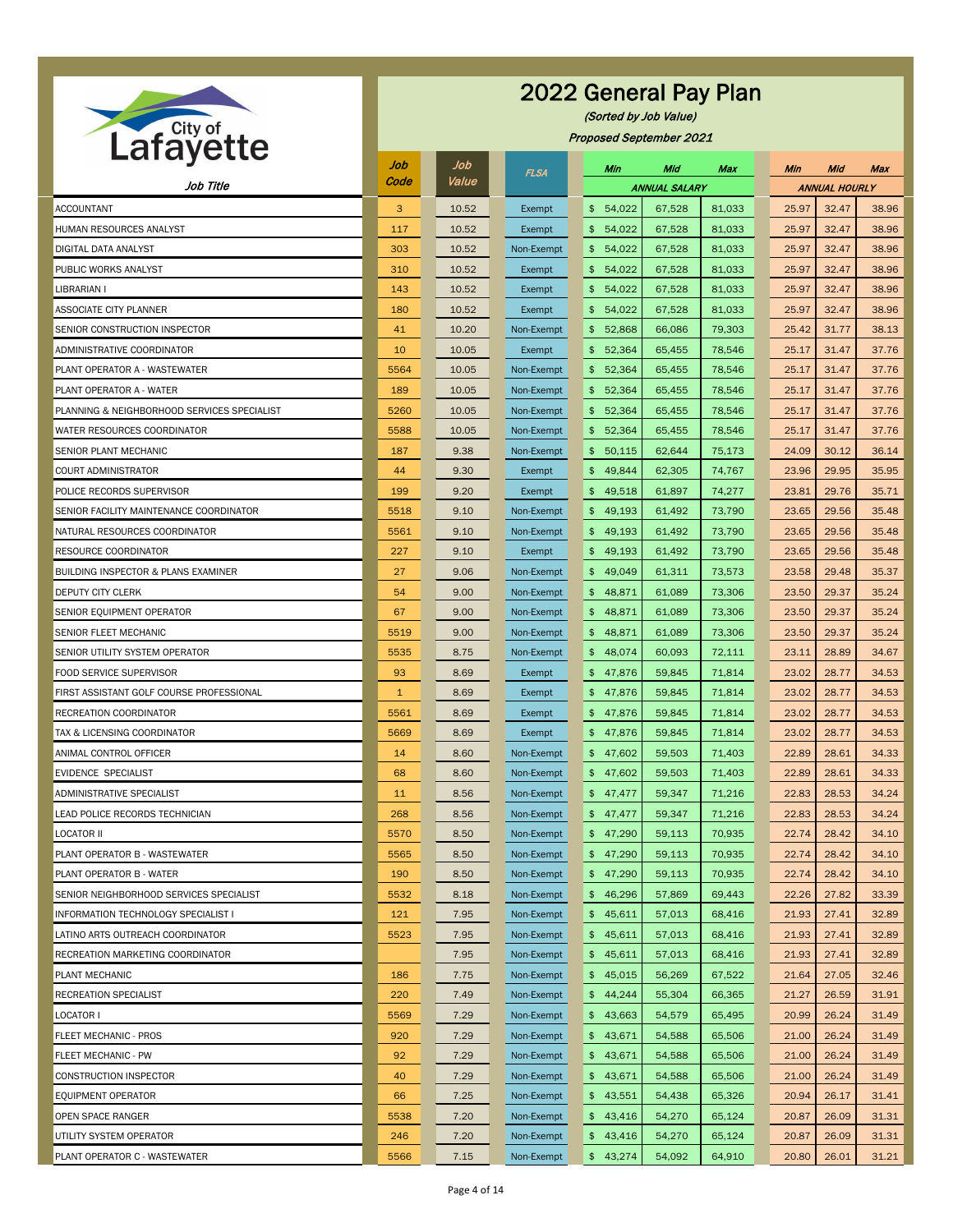

(Sorted by Job Value)

Proposed September 2021

|                                           | Job            | Job   | <b>FLSA</b> | Min                      | Mid                  | <b>Max</b> | <b>Min</b> | Mid                  | <b>Max</b> |
|-------------------------------------------|----------------|-------|-------------|--------------------------|----------------------|------------|------------|----------------------|------------|
| Job Title                                 | Code           | Value |             |                          | <b>ANNUAL SALARY</b> |            |            | <b>ANNUAL HOURLY</b> |            |
| PLANT OPERATOR C - WATER                  | 191            | 7.15  | Non-Exempt  | \$43,274                 | 54,092               | 64,910     | 20.80      | 26.01                | 31.21      |
| OPEN SPACE MAINTENANCE TECHNICIAN III     | 5547           | 7.12  | Non-Exempt  | \$43,188                 | 53,985               | 64,782     | 20.76      | 25.95                | 31.15      |
| PARKS MAINTENANCE TECHNICIAN III          | 177            | 7.12  | Non-Exempt  | 43,188<br>\$             | 53,985               | 64,782     | 20.76      | 25.95                | 31.15      |
| TRANSPORTATION/UTILITIES TECHNICIAN III   | 177            | 7.12  | Non-Exempt  | 43,188<br>\$             | 53,985               | 64,782     | 20.76      | 25.95                | 31.15      |
| FACILITY MAINTENANCE COORDINATOR          | 73             | 7.02  | Non-Exempt  | \$42,905                 | 53,632               | 64,358     | 20.63      | 25.78                | 30.94      |
| NEIGHBORHOOD SERVICES SPECIALIST          | 165            | 6.70  | Non-Exempt  | 42,014<br>$\mathfrak{S}$ | 52,518               | 63,021     | 20.20      | 25.25                | 30.30      |
| SENIOR ACCOUNTING TECHNICIAN              | $\overline{7}$ | 6.60  | Non-Exempt  | 41,737<br>\$             | 52,171               | 62,605     | 20.07      | 25.08                | 30.10      |
| POLICE RECORDS TECHNICIAN II              | 201            | 6.50  | Non-Exempt  | \$41,463                 | 51,829               | 62,195     | 19.93      | 24.92                | 29.90      |
| IRRIGATION TECHNICIAN - GC                | 138            | 6.47  | Non-Exempt  | 41,383<br>$\mathfrak{S}$ | 51,729               | 62,074     | 19.90      | 24.87                | 29.84      |
| <b>IRRIGATION TECHNICIAN - PARKS</b>      | 137            | 6.47  | Non-Exempt  | 41,383<br>\$             | 51,729               | 62,074     | 19.90      | 24.87                | 29.84      |
| SECOND ASSISTANT GOLF COURSE PROFESSIONAL | $\overline{2}$ | 6.25  | Non-Exempt  | \$40,787                 | 50,984               | 61,181     | 19.61      | 24.51                | 29.41      |
| OPEN SPACE MAINTENANCE TECHNICIAN II      | 5543           | 6.25  | Non-Exempt  | 40,787<br>$\frac{2}{3}$  | 50,984               | 61,181     | 19.61      | 24.51                | 29.41      |
| PARKS MAINTENANCE TECHNICIAN II           | 110            | 6.25  | Non-Exempt  | 40,787<br>\$             | 50,984               | 61,181     | 19.61      | 24.51                | 29.41      |
| TRANSPORTATION/UTILITIES TECHNICIAN II    | 242            | 6.25  | Non-Exempt  | \$40,787                 | 50,984               | 61,181     | 19.61      | 24.51                | 29.41      |
| UTILITY BILLING COORDINATOR               | 245            | 6.25  | Non-Exempt  | 40,787<br>$\mathfrak{S}$ | 50,984               | 61,181     | 19.61      | 24.51                | 29.41      |
| ACCOUNTING TECHNICIAN                     | 6              | 5.99  | Non-Exempt  | 40,096<br>\$             | 50,120               | 60,144     | 19.28      | 24.10                | 28.92      |
| ADMINISTRATIVE ASSISTANT - FIRE           | 5508           | 5.96  | Non-Exempt  | \$40,026                 | 50,032               | 60,038     | 19.24      | 24.05                | 28.86      |
| ADMINISTRATIVE ASSISTANT - PW             | 298            | 5.96  | Non-Exempt  | 40,026<br>$\frac{2}{3}$  | 50,032               | 60,038     | 19.24      | 24.05                | 28.86      |
| ASSISTANT FOOD SERVICE SUPERVISOR         | 5579           | 5.96  | Non-Exempt  | 40,026<br>\$             | 50,032               | 60,038     | 19.24      | 24.05                | 28.86      |
| HUMAN RESOURCES TECHNICIAN                | 292            | 5.96  | Non-Exempt  | \$40,026                 | 50,032               | 60,038     | 19.24      | 24.05                | 28.86      |
| PLANNING AND BUILDING TECHNICIAN          | 5583           | 5.96  | Non-Exempt  | \$40,026                 | 50,032               | 60,038     | 19.24      | 24.05                | 28.86      |
| PLANT OPERATOR D - WASTEWATER             | 5567           | 5.94  | Non-Exempt  | 39,970<br>$\mathfrak{S}$ | 49,962               | 59,955     | 19.22      | 24.02                | 28.82      |
| PLANT OPERATOR D - WATER                  | 192            | 5.94  | Non-Exempt  | \$39,970                 | 49,962               | 59,955     | 19.22      | 24.02                | 28.82      |
| POLICE RECORDS TECHNICIAN                 | 200            | 5.90  | Non-Exempt  | \$39,859                 | 49,824               | 59,789     | 19.16      | 23.95                | 28.74      |
| SENIOR FINANCE CLERK                      | 76             | 5.87  | Non-Exempt  | \$39,781                 | 49,726               | 59,671     | 19.13      | 23.91                | 28.69      |
| <b>GUEST SERVICES SPECIALIST</b>          | 50             | 5.00  | Non-Exempt  | \$37,847                 | 47,308               | 56,770     | 18.20      | 22.74                | 27.29      |
| <b>FINANCE CLERK</b>                      | 75             | 5.00  | Non-Exempt  | \$37,569                 | 46,961               | 56,353     | 18.06      | 22.58                | 27.09      |
| <b>COURT CLERK</b>                        | 45             | 5.00  | Non-Exempt  | \$37,569                 | 46,961               | 56,353     | 18.06      | 22.58                | 27.09      |
| FACILITY MAINTENANCE TECHNICIAN           | 5590           | 5.00  | Non-Exempt  | \$37,569                 | 46,961               | 56,353     | 18.06      | 22.58                | 27.09      |
| OPEN SPACE MAINTENANCE TECHNICIAN I       | 5581           | 5.00  | Non-Exempt  | \$37,569                 | 46,961               | 56,353     | 18.06      | 22.58                | 27.09      |
| PARKS MAINTENANCE TECHNICIAN I            | 5582           | 5.00  | Non-Exempt  | \$37,569                 | 46,961               | 56,353     | 18.06      | 22.58                | 27.09      |

Page 5 of 14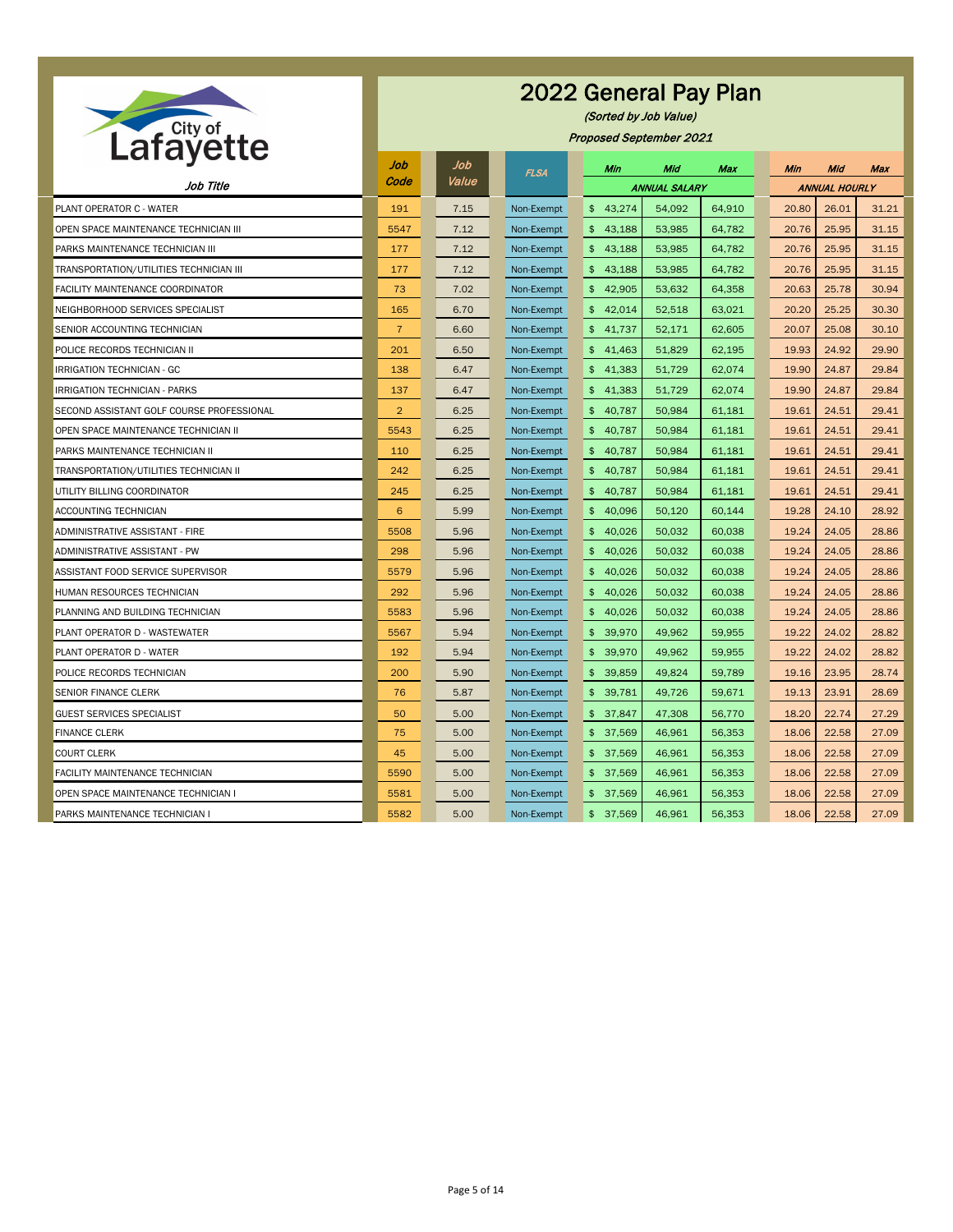|                                              | Job              | Job   | <b>FLSA</b> | Min                      | Mid                  | Max     | Min   | Mid                  | Max   |
|----------------------------------------------|------------------|-------|-------------|--------------------------|----------------------|---------|-------|----------------------|-------|
| Job Title                                    | Code             | Value |             |                          | <b>ANNUAL SALARY</b> |         |       | <b>ANNUAL HOURLY</b> |       |
| <b>ACCOUNTANT</b>                            | 3                | 10.52 | Exempt      | \$54,022                 | 67,528               | 81,033  | 25.97 | 32.47                | 38.96 |
| ACCOUNTING MANAGER                           | $5\phantom{.0}$  | 18.13 | Exempt      | 89,057<br>$\mathfrak{F}$ | 111,321              | 133,585 | 42.82 | 53.52                | 64.22 |
| ACCOUNTING TECHNICIAN                        | $6 \overline{6}$ | 5.99  | Non-Exempt  | 40,096<br>$\mathfrak{S}$ | 50,120               | 60,144  | 19.28 | 24.10                | 28.92 |
| ADMINISTRATIVE ASSISTANT - FIRE              | 5508             | 5.96  | Non-Exempt  | $\mathfrak{S}$<br>40,026 | 50,032               | 60,038  | 19.24 | 24.05                | 28.86 |
| ADMINISTRATIVE ASSISTANT - PW                | 298              | 5.96  | Non-Exempt  | \$40,026                 | 50,032               | 60,038  | 19.24 | 24.05                | 28.86 |
| ADMINISTRATIVE COORDINATOR                   | 10               | 10.05 | Exempt      | 52,364<br>$\mathfrak{S}$ | 65,455               | 78,546  | 25.17 | 31.47                | 37.76 |
| <b>ADMINISTRATIVE SPECIALIST</b>             | 11               | 8.56  | Non-Exempt  | $\mathfrak{S}$<br>47,477 | 59,347               | 71,216  | 22.83 | 28.53                | 34.24 |
| ANIMAL CONTROL OFFICER                       | 14               | 8.60  | Non-Exempt  | \$47,602                 | 59,503               | 71,403  | 22.89 | 28.61                | 34.33 |
| AQUATICS OPERATIONS MANAGER                  | 15               | 13.20 | Exempt      | 64,414<br>$\mathfrak{S}$ | 80,518               | 96,621  | 30.97 | 38.71                | 46.45 |
| ARTS AND CULTURAL RESOURCES PROGRAM MANAGER  | 5573             | 13.18 | Exempt      | 64,319<br>$\mathfrak{S}$ | 80,399               | 96,479  | 30.92 | 38.65                | 46.38 |
| ASSISTANT FOOD SERVICE SUPERVISOR            | 5579             | 5.96  | Non-Exempt  | $\mathfrak{L}$<br>40,026 | 50,032               | 60,038  | 19.24 | 24.05                | 28.86 |
| ASSISTANT GOLF COURSE SUPERINTENDENT         | 108              | 13.18 | Non-Exempt  | $\mathfrak{S}$<br>64,319 | 80,399               | 96,479  | 30.92 | 38.65                | 46.38 |
| ASSISTANT TO THE DIRECTOR                    | 18               | 13.18 | Exempt      | 64,319<br>$\mathfrak{S}$ | 80,399               | 96,479  | 30.92 | 38.65                | 46.38 |
| ASSOCIATE CITY PLANNER                       | 180              | 10.52 | Exempt      | $\mathfrak{P}$<br>54,022 | 67,528               | 81,033  | 25.97 | 32.47                | 38.96 |
| BUILDING INSPECTOR & PLANS EXAMINER          | 27               | 9.06  | Non-Exempt  | $\mathfrak{S}$<br>49,049 | 61,311               | 73,573  | 23.58 | 29.48                | 35.37 |
| <b>BUILDING OFFICIAL</b>                     | 29               | 17.01 | Exempt      | 82,752<br>$\mathfrak{S}$ | 103,440              | 124,127 | 39.78 | 49.73                | 59.68 |
| <b>CITY PLANNER</b>                          | 182              | 12.03 | Exempt      | 59,656<br>$\mathfrak{S}$ | 74,569               | 89,483  | 28.68 | 35.85                | 43.02 |
| <b>CIVIL ENGINEER EIT</b>                    | 5515             | 12.92 | Exempt      | 63,239<br>$\mathfrak{S}$ | 79,049               | 94,859  | 30.40 | 38.00                | 45.61 |
| <b>CIVIL ENGINEER PE</b>                     | 5516             | 16.95 | Exempt      | 82,426<br>$\mathfrak{S}$ | 103,032              | 123,639 | 39.63 | 49.53                | 59.44 |
| <b>COMMUNICATIONS MANAGER</b>                | 5574             | 13.18 | Exempt      | \$64,319                 | 80,399               | 96,479  | 30.92 | 38.65                | 46.38 |
| <b>CONSTRUCTION COORDINATOR</b>              | 39               | 12.03 | Exempt      | 59,656<br>$\mathfrak{S}$ | 74,569               | 89,483  | 28.68 | 35.85                | 43.02 |
| CONSTRUCTION INSPECTOR                       | 40               | 7.29  | Non-Exempt  | 43,671<br>$\mathfrak{S}$ | 54,588               | 65,506  | 21.00 | 26.24                | 31.49 |
| <b>COURT ADMINISTRATOR</b>                   | 44               | 9.30  | Exempt      | 49,844<br>$\mathfrak{S}$ | 62,305               | 74,767  | 23.96 | 29.95                | 35.95 |
| <b>COURT CLERK</b>                           | 45               | 5.00  | Non-Exempt  | \$37,569                 | 46,961               | 56,353  | 18.06 | 22.58                | 27.09 |
| <b>CREW SUPERVISOR - FLEET</b>               | 5577             | 13.18 | Non-Exempt  | 64,319<br>$\mathfrak{S}$ | 80,399               | 96,479  | 30.92 | 38.65                | 46.38 |
| <b>CREW SUPERVISOR - PARKS</b>               | 5578             | 13.18 | Non-Exempt  | \$64,319                 | 80,399               | 96,479  | 30.92 | 38.65                | 46.38 |
| CREW SUPERVISOR - TRANSPORTATION             | 5575             | 13.18 | Non-Exempt  | \$64,319                 | 80,399               | 96,479  | 30.92 | 38.65                | 46.38 |
| <b>CREW SUPERVISOR - UTILITIES</b>           | 5576             | 13.18 | Non-Exempt  | 64,319<br>$\mathfrak{S}$ | 80,399               | 96,479  | 30.92 | 38.65                | 46.38 |
| DEPUTY CITY CLERK                            | 54               | 9.00  | Non-Exempt  | \$48,871                 | 61,089               | 73,306  | 23.50 | 29.37                | 35.24 |
| DIGITAL DATA ANALYST                         | 303              | 10.52 | Non-Exempt  | \$54,022                 | 67,528               | 81,033  | 25.97 | 32.47                | 38.96 |
| EQUIPMENT OPERATOR                           | 66               | 7.25  | Non-Exempt  | 43,551<br>$\mathfrak{S}$ | 54,438               | 65,326  | 20.94 | 26.17                | 31.41 |
| <b>EVIDENCE SPECIALIST</b>                   | 68               | 8.60  | Non-Exempt  | \$47,602                 | 59,503               | 71,403  | 22.89 | 28.61                | 34.33 |
| <b>FACILITY MAINTENANCE COORDINATOR</b>      | 73               | 7.02  | Non-Exempt  | \$42,905                 | 53,632               | 64,358  | 20.63 | 25.78                | 30.94 |
| <b>FACILITY MAINTENANCE SUPERINTENDENT</b>   | 71               | 15.01 | Exempt      | $\mathfrak{S}$<br>72,555 | 90,694               | 108,832 | 34.88 | 43.60                | 52.32 |
| FACILITY MAINTENANCE TECHNICIAN              | 5590             | 5.00  | Non-Exempt  | \$<br>37,569             | 46,961               | 56,353  | 18.06 | 22.58                | 27.09 |
| <b>FINANCE CLERK</b>                         | 75               | 5.00  | Non-Exempt  | \$37,569                 | 46,961               | 56,353  | 18.06 | 22.58                | 27.09 |
| FIRST ASSISTANT GOLF COURSE PROFESSIONAL     | $\mathbf{1}$     | 8.69  | Exempt      | \$47,876                 | 59,845               | 71,814  | 23.02 | 28.77                | 34.53 |
| FLEET MECHANIC - PROS                        | 920              | 7.29  | Non-Exempt  | \$43,671                 | 54,588               | 65,506  | 21.00 | 26.24                | 31.49 |
| FLEET MECHANIC - PW                          | 92               | 7.29  | Non-Exempt  | \$43,671                 | 54,588               | 65,506  | 21.00 | 26.24                | 31.49 |
| <b>FOOD SERVICE SUPERVISOR</b>               | 93               | 8.69  | Exempt      | \$47,876                 | 59,845               | 71,814  | 23.02 | 28.77                | 34.53 |
| <b>GOLF COURSE SUPERINTENDENT</b>            | 107              | 15.01 | Exempt      | 72,555<br>$\mathfrak{S}$ | 90,694               | 108,832 | 34.88 | 43.60                | 52.32 |
| <b>GUEST SERVICES SPECIALIST</b>             | 50               | 5.00  | Non-Exempt  | \$37,847                 | 47,308               | 56,770  | 18.20 | 22.74                | 27.29 |
| HEAD GOLF COURSE PROFESSIONAL                | 113              | 15.01 | Exempt      | 72,555<br>$\mathfrak{S}$ | 90,694               | 108,833 | 34.88 | 43.60                | 52.32 |
| HUMAN RESOURCES ANALYST                      | 117              | 10.52 | Exempt      | $\frac{1}{2}$<br>54,022  | 67,528               | 81,033  | 25.97 | 32.47                | 38.96 |
| HUMAN RESOURCES TECHNICIAN                   | 292              | 5.96  | Non-Exempt  | \$40,026                 | 50,032               | 60,038  | 19.24 | 24.05                | 28.86 |
| <b>INFORMATION TECHNOLOGY SPECIALIST I</b>   | 121              | 7.95  | Non-Exempt  | \$45,611                 | 57,013               | 68,416  | 21.93 | 27.41                | 32.89 |
| INFORMATION TECHNOLOGY SPECIALIST II         | 122              | 12.22 | Exempt      | \$60,395                 | 75,494               | 90,593  | 29.04 | 36.30                | 43.55 |
| <b>INFORMATION TECHNOLOGY SPECIALIST III</b> | 5580             | 14.30 | Exempt      | \$69,239                 | 86,548               | 103,858 | 33.29 | 41.61                | 49.93 |



(Alphabetical)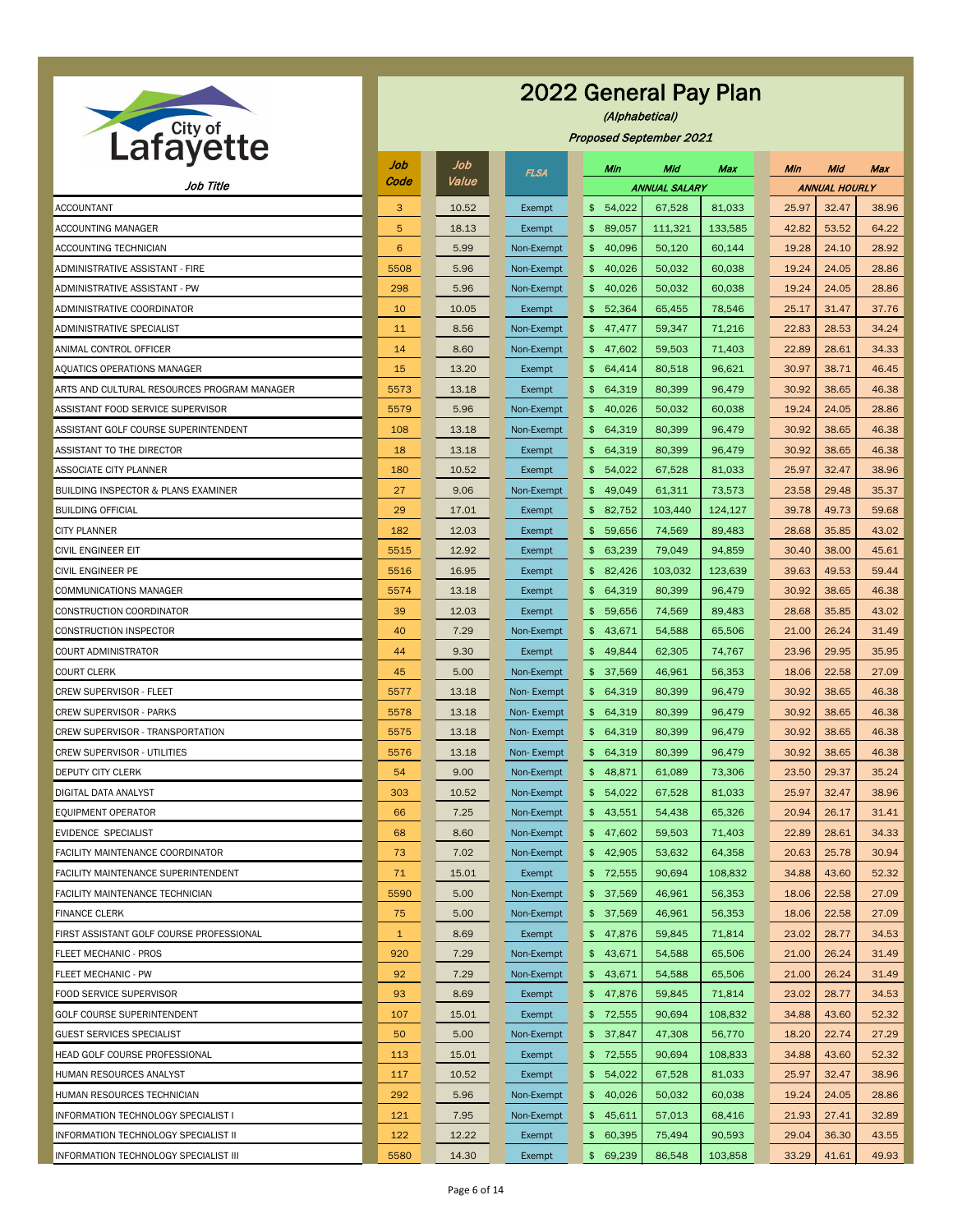

(Alphabetical)

| <u>.</u>                                      | Job  | Job   | <b>FLSA</b> | Min                      | Mid                  | Max     | <b>Min</b> | Mid                  | Max   |
|-----------------------------------------------|------|-------|-------------|--------------------------|----------------------|---------|------------|----------------------|-------|
| Job Title                                     | Code | Value |             |                          | <b>ANNUAL SALARY</b> |         |            | <b>ANNUAL HOURLY</b> |       |
| IRRIGATION TECHNICIAN - GC                    | 138  | 6.47  | Non-Exempt  | \$41,383                 | 51,729               | 62,074  | 19.90      | 24.87                | 29.84 |
| <b>IRRIGATION TECHNICIAN - PARKS</b>          | 137  | 6.47  | Non-Exempt  | \$41,383                 | 51,729               | 62,074  | 19.90      | 24.87                | 29.84 |
| LATINO ARTS OUTREACH COORDINATOR              | 5523 | 7.95  | Non-Exempt  | \$45,611                 | 57,013               | 68,416  | 21.93      | 27.41                | 32.89 |
| LEAD PLANT OPERATOR - WASTEWATER              | 5568 | 11.73 | Exempt      | 58,487<br>\$             | 73,109               | 87,731  | 28.12      | 35.15                | 42.18 |
| LEAD PLANT OPERATOR - WATER                   | 109  | 11.73 | Exempt      | 58,487<br>\$             | 73,109               | 87,731  | 28.12      | 35.15                | 42.18 |
| LEAD POLICE RECORDS TECHNICIAN                | 268  | 8.56  | Non-Exempt  | \$47,477                 | 59,347               | 71,216  | 22.83      | 28.53                | 34.24 |
| LIBRARIAN I                                   | 143  | 10.52 | Exempt      | 54,022<br>\$             | 67,528               | 81,033  | 25.97      | 32.47                | 38.96 |
| LIBRARIAN II                                  | 146  | 12.89 | Exempt      | 63,113<br>\$             | 78,891               | 94,670  | 30.34      | 37.93                | 45.51 |
| LIBRARIAN III                                 | 149  | 14.34 | Exempt      | \$69,436                 | 86,795               | 104,154 | 33.38      | 41.73                | 50.07 |
| LOCATOR I                                     | 5569 | 7.29  | Non-Exempt  | 43,663<br>$\mathfrak{S}$ | 54,579               | 65,495  | 20.99      | 26.24                | 31.49 |
| <b>LOCATOR II</b>                             | 5570 | 8.50  | Non-Exempt  | 47,290<br>\$             | 59,113               | 70,935  | 22.74      | 28.42                | 34.10 |
| NATURAL RESOURCES COORDINATOR                 | 5561 | 9.10  | Non-Exempt  | 49,193<br>$\mathfrak{S}$ | 61,492               | 73,790  | 23.65      | 29.56                | 35.48 |
| NEIGHBORHOOD SERVICES SPECIALIST              | 165  | 6.70  | Non-Exempt  | 42,014<br>$\mathfrak{S}$ | 52,518               | 63,021  | 20.20      | 25.25                | 30.30 |
| OPEN SPACE MAINTENANCE TECHNICIAN I           | 5581 | 5.00  | Non-Exempt  | 37,569<br>\$             | 46,961               | 56,353  | 18.06      | 22.58                | 27.09 |
| OPEN SPACE MAINTENANCE TECHNICIAN II          | 5543 | 6.25  | Non-Exempt  | $\mathfrak{S}$<br>40,787 | 50,984               | 61,181  | 19.61      | 24.51                | 29.41 |
| OPEN SPACE MAINTENANCE TECHNICIAN III         | 5547 | 7.12  | Non-Exempt  | \$43,188                 | 53,985               | 64,782  | 20.76      | 25.95                | 31.15 |
| OPEN SPACE RANGER                             | 5538 | 7.20  | Non-Exempt  | 43,416<br>\$             | 54,270               | 65,124  | 20.87      | 26.09                | 31.31 |
| OPEN SPACE SUPERINTENDENT                     | 169  | 15.01 | Exempt      | \$72,555                 | 90,694               | 108,832 | 34.88      | 43.60                | 52.32 |
| PARKS MAINTENANCE TECHNICIAN I                | 5582 | 5.00  | Non-Exempt  | 37,569<br>$\frac{1}{2}$  | 46,961               | 56,353  | 18.06      | 22.58                | 27.09 |
| PARKS MAINTENANCE TECHNICIAN II               | 110  | 6.25  | Non-Exempt  | 40,787<br>\$             | 50,984               | 61,181  | 19.61      | 24.51                | 29.41 |
| PARKS MAINTENANCE TECHNICIAN III              | 177  | 7.12  | Non-Exempt  | \$43,188                 | 53,985               | 64,782  | 20.76      | 25.95                | 31.15 |
| PARKS SUPERINTENDENT                          | 178  | 15.01 | Exempt      | \$72,555                 | 90,694               | 108,832 | 34.88      | 43.60                | 52.32 |
| PLANNING & NEIGHBORHOOD SERVICES SPECIALIST   | 5260 | 10.05 | Non-Exempt  | 52,364<br>$\mathfrak{S}$ | 65,455               | 78,546  | 25.17      | 31.47                | 37.76 |
| PLANNING AND BUILDING TECHNICIAN              | 5583 | 5.96  | Non-Exempt  | 40,026<br>\$             | 50,032               | 60,038  | 19.24      | 24.05                | 28.86 |
| PLANNING MANAGER                              | 184  | 17.01 | Exempt      | \$82,752                 | 103,440              | 124,127 | 39.78      | 49.73                | 59.68 |
| PLANT MECHANIC                                | 186  | 7.75  | Non-Exempt  | 45,015<br>$\mathfrak{S}$ | 56,269               | 67,522  | 21.64      | 27.05                | 32.46 |
| PLANT OPERATOR A - WASTEWATER                 | 5564 | 10.05 | Non-Exempt  | 52,364<br>\$             | 65,455               | 78,546  | 25.17      | 31.47                | 37.76 |
| PLANT OPERATOR A - WATER                      | 189  | 10.05 | Non-Exempt  | \$52,364                 | 65,455               | 78,546  | 25.17      | 31.47                | 37.76 |
| PLANT OPERATOR B - WASTEWATER                 | 5565 | 8.50  | Non-Exempt  | 47,290<br>\$             | 59,113               | 70,935  | 22.74      | 28.42                | 34.10 |
| PLANT OPERATOR B - WATER                      | 190  | 8.50  | Non-Exempt  | \$47,290                 | 59,113               | 70,935  | 22.74      | 28.42                | 34.10 |
| PLANT OPERATOR C - WASTEWATER                 | 5566 | 7.15  | Non-Exempt  | \$43,274                 | 54,092               | 64,910  | 20.80      | 26.01                | 31.21 |
| PLANT OPERATOR C - WATER                      | 191  | 7.15  | Non-Exempt  | 43,274<br>$\mathfrak{S}$ | 54,092               | 64,910  | 20.80      | 26.01                | 31.21 |
| PLANT OPERATOR D - WASTEWATER                 | 5567 | 5.94  | Non-Exempt  | 39,970<br>\$             | 49,962               | 59,955  | 19.22      | 24.02                | 28.82 |
| PLANT OPERATOR D - WATER                      | 192  | 5.94  | Non-Exempt  | 39,970<br>$\mathfrak{S}$ | 49,962               | 59,955  | 19.22      | 24.02                | 28.82 |
| PLANT OPERATOR TRAINEE                        | 306  | 5.00  | Non-Exempt  | 37,569<br>$\mathfrak{S}$ | 46,961               | 56,353  | 18.06      | 22.58                | 27.09 |
| POLICE OFFICER RECRUIT                        | 202  | 10.52 | Non-Exempt  | \$54,022                 | 67,527               | 81,033  | 25.97      | 32.47                | 38.96 |
| POLICE RECORDS SUPERVISOR                     | 199  | 9.20  | Exempt      | \$49,518                 | 61,897               | 74,277  | 23.81      | 29.76                | 35.71 |
| POLICE RECORDS TECHNICIAN                     | 200  | 5.90  | Non-Exempt  | 39,859<br>$\mathfrak{S}$ | 49,824               | 59,789  | 19.16      | 23.95                | 28.74 |
| POLICE RECORDS TECHNICIAN II                  | 201  | 6.50  | Non-Exempt  | \$41,463                 | 51,829               | 62,195  | 19.93      | 24.92                | 29.90 |
| PRINCIPAL CITY PLANNER                        | 307  | 15.01 | Exempt      | \$72,555                 | 90,694               | 108,832 | 34.88      | 43.60                | 52.32 |
| PUBLIC WORKS ANALYST                          | 310  | 10.52 | Exempt      | 54,022<br>\$             | 67,528               | 81,033  | 25.97      | 32.47                | 38.96 |
| PUBLIC WORKS OPERATIONS & MAINTENANCE MANAGER | 240  | 17.25 | Exempt      | 84,068<br>\$             | 105,085              | 126,102 | 40.42      | 50.52                | 60.63 |
| RECREATION SUPERINTENDENT                     | 214  | 15.01 | Exempt      | \$72,555                 | 90,694               | 108,832 | 34.88      | 43.60                | 52.32 |
| RECREATION COORDINATOR                        | 5561 | 9.10  | Exempt      | \$49,193                 | 61,492               | 73,790  | 23.65      | 29.56                | 35.48 |
| RECREATION MARKETING COORDINATOR              |      | 7.95  | Non-Exempt  | \$45,611                 | 57,013               | 68,416  | 21.93      | 27.41                | 32.89 |
| RECREATION SPECIALIST                         | 220  | 7.49  | Non-Exempt  | \$44,244                 | 55,304               | 66,365  | 21.27      | 26.59                | 31.91 |
| <b>RECREATION SUPERVISOR</b>                  | 224  | 12.61 | Exempt      | \$61,973                 | 77,467               | 92,960  | 29.79      | 37.24                | 44.69 |
| RESOURCE COORDINATOR                          | 227  | 9.10  | Exempt      | \$49,193                 | 61,492               | 73,790  | 23.65      | 29.56                | 35.48 |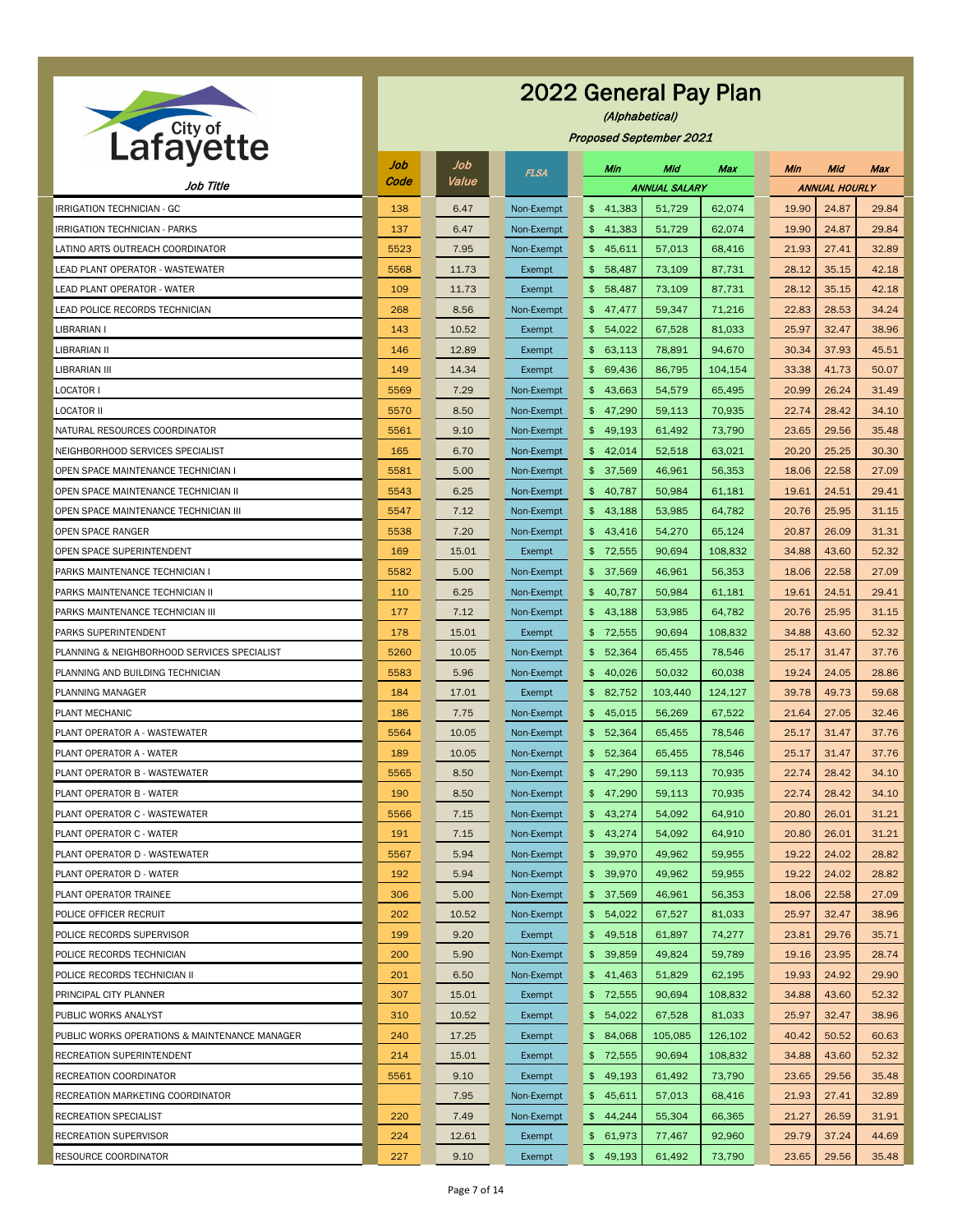

(Alphabetical)

Proposed September 2021

|                                             | Job            | Job   | <b>FLSA</b> | Min                        | Mid     | <b>Max</b> | Min   | Mid                  | <b>Max</b> |  |
|---------------------------------------------|----------------|-------|-------------|----------------------------|---------|------------|-------|----------------------|------------|--|
| Job Title                                   | Code           | Value |             | <b>ANNUAL SALARY</b>       |         |            |       | <b>ANNUAL HOURLY</b> |            |  |
| SALES TAX ADMINISTRATOR                     | 5571           | 14.34 | Exempt      | 69,436<br>$\mathfrak{S}^-$ | 86,795  | 104,154    | 33.38 | 41.73                | 50.07      |  |
| <b>SALES TAX MANAGER</b>                    | 301            | 16.29 | Exempt      | \$78,924                   | 98,655  | 118,386    | 37.94 | 47.43                | 56.92      |  |
| SECOND ASSISTANT GOLF COURSE PROFESSIONAL   | $\overline{2}$ | 6.25  | Non-Exempt  | 40,787<br>$\frac{2}{3}$    | 50,984  | 61,181     | 19.61 | 24.51                | 29.41      |  |
| SENIOR ACCOUNTANT                           | 4              | 14.34 | Exempt      | 69,436<br>$\frac{2}{3}$    | 86,795  | 104,154    | 33.38 | 41.73                | 50.07      |  |
| SENIOR ACCOUNTING TECHNICIAN                | $\overline{7}$ | 6.60  | Non-Exempt  | \$41,737                   | 52,171  | 62,605     | 20.07 | 25.08                | 30.10      |  |
| SENIOR BUILDING INSPECTOR & PLANS EXAMINER  | 25             | 12.90 | Exempt      | 63,156<br>$\mathfrak{S}$   | 78,945  | 94,734     | 30.36 | 37.95                | 45.55      |  |
| SENIOR CENTER SUPERVISOR                    | 231            | 12.61 | Exempt      | 61,973<br>$\mathfrak{S}$   | 77,467  | 92,960     | 29.79 | 37.24                | 44.69      |  |
| SENIOR CITY PLANNER                         | 267            | 13.70 | Exempt      | \$66,567                   | 83,209  | 99,851     | 32.00 | 40.00                | 48.01      |  |
| <b>SENIOR CLERK</b>                         | 230            | 5.00  | Non-Exempt  | 37,569<br>\$               | 46,961  | 56,353     | 18.06 | 22.58                | 27.09      |  |
| SENIOR CONSTRUCTION INSPECTOR               | 41             | 10.20 | Non-Exempt  | 52,868<br>$\mathfrak{S}$   | 66,086  | 79,303     | 25.42 | 31.77                | 38.13      |  |
| SENIOR EQUIPMENT OPERATOR                   | 67             | 9.00  | Non-Exempt  | 48,871<br>$\mathsf{\$}$    | 61,089  | 73,306     | 23.50 | 29.37                | 35.24      |  |
| SENIOR FACILITY MAINTENANCE COORDINATOR     | 5518           | 9.10  | Non-Exempt  | 49,193<br>\$               | 61,492  | 73,790     | 23.65 | 29.56                | 35.48      |  |
| SENIOR FINANCE CLERK                        | 76             | 5.87  | Non-Exempt  | 39,781<br>$\mathfrak{S}$   | 49,726  | 59,671     | 19.13 | 23.91                | 28.69      |  |
| SENIOR FLEET MECHANIC                       | 5519           | 9.00  | Non-Exempt  | \$48,871                   | 61,089  | 73,306     | 23.50 | 29.37                | 35.24      |  |
| SENIOR GIS DEVELOPER                        |                | 12.90 | Exempt      | 63,156<br>$\mathfrak{S}^-$ | 78,945  | 94,734     | 30.36 | 37.95                | 45.55      |  |
| SENIOR HUMAN RESOURCES ANALYST              | 119            | 13.39 | Exempt      | 65,224<br>$\mathfrak{L}$   | 81,530  | 97,836     | 31.36 | 39.20                | 47.04      |  |
| SENIOR HUMAN RESOURCES ANALYST/RISK MANAGER | 5537           | 15.01 | Exempt      | \$72,555                   | 90,694  | 108,832    | 34.88 | 43.60                | 52.32      |  |
| SENIOR NEIGHBORHOOD SERVICES SPECIALIST     | 5532           | 8.18  | Non-Exempt  | 46,296<br>$\mathfrak{S}$   | 57,869  | 69,443     | 22.26 | 27.82                | 33.39      |  |
| SENIOR NETWORK ADMINISTRATOR                | 5667           | 17.01 | Exempt      | 82,752<br>$\frac{2}{3}$    | 103,440 | 124,128    | 39.78 | 49.73                | 59.68      |  |
| SENIOR PLANT MECHANIC                       | 187            | 9.38  | Non-Exempt  | \$50,115                   | 62,644  | 75,173     | 24.09 | 30.12                | 36.14      |  |
| SENIOR SYSTEMS ADMINISTRATOR                | 5668           | 15.01 | Exempt      | \$72,555                   | 90,694  | 108,832    | 34.88 | 43.60                | 52.32      |  |
| SENIOR TRANSPORTATION PLANNER - ENGINEER    | 5563           | 17.08 | Exempt      | \$83,133                   | 103,917 | 124,700    | 39.97 | 49.96                | 59.95      |  |
| SENIOR UTILITY SYSTEM OPERATOR              | 5535           | 8.75  | Non-Exempt  | \$48,074                   | 60,093  | 72,111     | 23.11 | 28.89                | 34.67      |  |
| SENIOR WATER RESOURCES ENGINEER             | 5585           | 17.08 | Exempt      | \$83,133                   | 103,917 | 124,700    | 39.97 | 49.96                | 59.95      |  |
| SUSTAINABILITY COORDINATOR                  | 5536           | 12.90 | Exempt      | \$63,156                   | 78,945  | 94,734     | 30.36 | 37.95                | 45.55      |  |
| TAX & LICENSING COORDINATOR                 | 5669           | 8.69  | Exempt      | \$47,876                   | 59,845  | 71,814     | 23.02 | 28.77                | 34.53      |  |
| TRANSPORTATION/UTILITIES TECHNICIAN I       | 5586           | 5.00  | Non-Exempt  | \$37,569                   | 46,961  | 56,353     | 18.06 | 22.58                | 27.09      |  |
| TRANSPORTATION/UTILITIES TECHNICIAN II      | 242            | 6.25  | Non-Exempt  | \$40,787                   | 50,984  | 61,181     | 19.61 | 24.51                | 29.41      |  |
| TRANSPORTATION/UTILITIES TECHNICIAN III     | 177            | 7.12  | Non-Exempt  | \$43,188                   | 53,985  | 64,782     | 20.76 | 25.95                | 31.15      |  |
| UTILITY BILLING COORDINATOR                 | 245            | 6.25  | Non-Exempt  | \$40,787                   | 50,984  | 61,181     | 19.61 | 24.51                | 29.41      |  |
| UTILITY SYSTEM OPERATOR                     | 246            | 7.20  | Non-Exempt  | \$43,416                   | 54,270  | 65,124     | 20.87 | 26.09                | 31.31      |  |
| WATER QUALITY MANAGER                       | 248            | 17.25 | Exempt      | \$84,068                   | 105,085 | 126,102    | 40.42 | 50.52                | 60.63      |  |

Page 8 of 14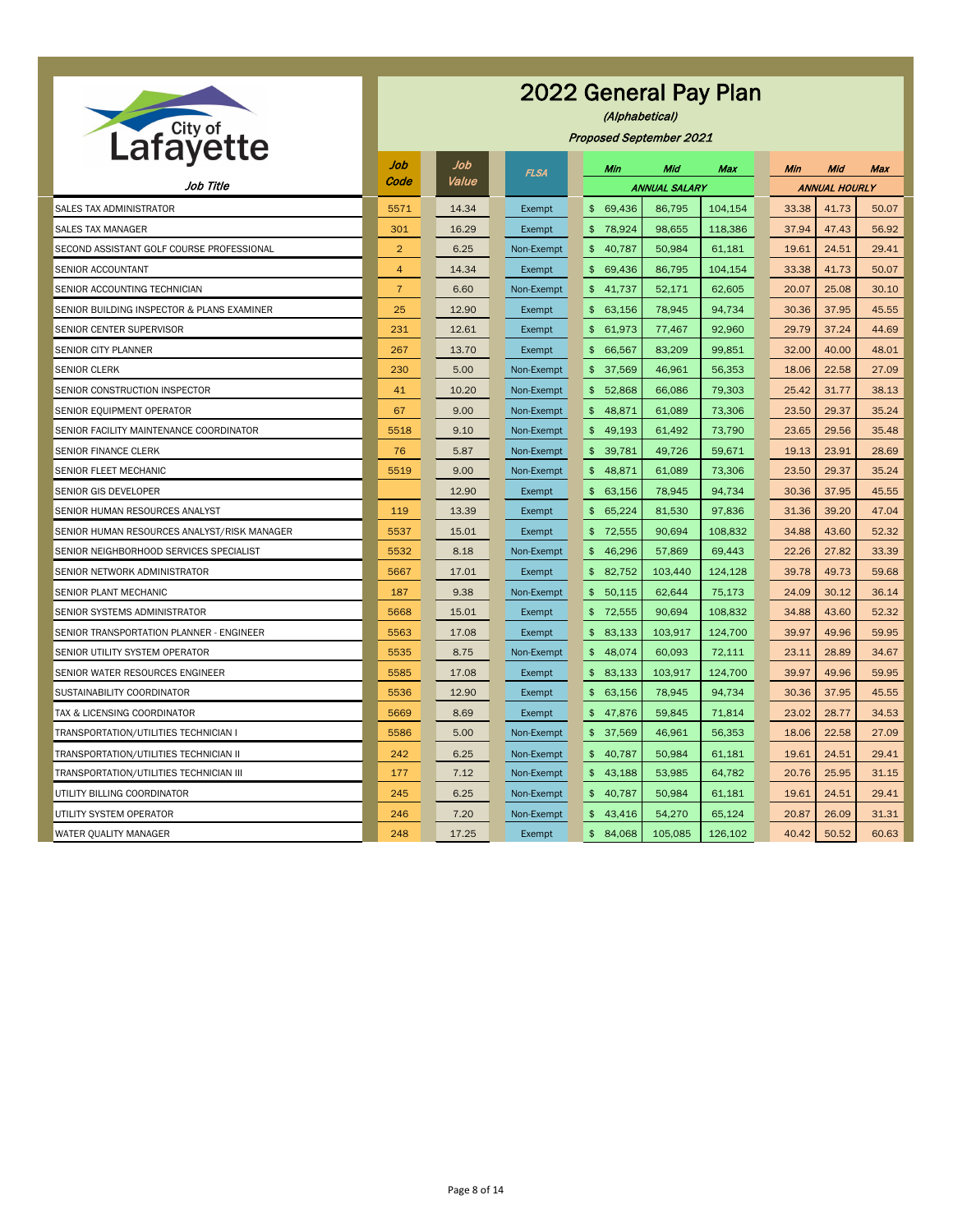| 61,443.00 |  |  | FM4             | 83   | 71,799.00  |
|-----------|--|--|-----------------|------|------------|
| 29.54     |  |  | HOURS / YEAR    | 2080 | 34.52      |
| 21.03     |  |  |                 | 2922 | 24.57      |
|           |  |  |                 |      |            |
| 70,175.00 |  |  | FM <sub>3</sub> | 82   | 79,963.00  |
| 33.74     |  |  | HOURS / YEAR    | 2080 | 38.44      |
| 24.02     |  |  |                 | 2922 | 27.37      |
|           |  |  |                 |      |            |
| 78,907.00 |  |  | FM <sub>2</sub> | 81   | 88,127.00  |
| 37.94     |  |  | HOURS / YEAR    | 2080 | 42.37      |
| 27.00     |  |  |                 | 2922 | 30.16      |
|           |  |  |                 |      |            |
| 87,640.00 |  |  | FM <sub>1</sub> | 80   | 96,292.00  |
| 42.13     |  |  | HOURS / YEAR    | 2080 | 46.29      |
| 29.99     |  |  |                 | 2922 | 32.95      |
|           |  |  |                 |      |            |
|           |  |  |                 |      |            |
| 92,959.00 |  |  | LT              | 157  | 105,591.00 |
| 44.69     |  |  | HOURS / YEAR    | 2080 | 50.76      |
| 31.81     |  |  |                 | 2922 | 36.14      |
|           |  |  |                 |      |            |



#### Fire Department Pay Plan

*Effective January 1, 2022*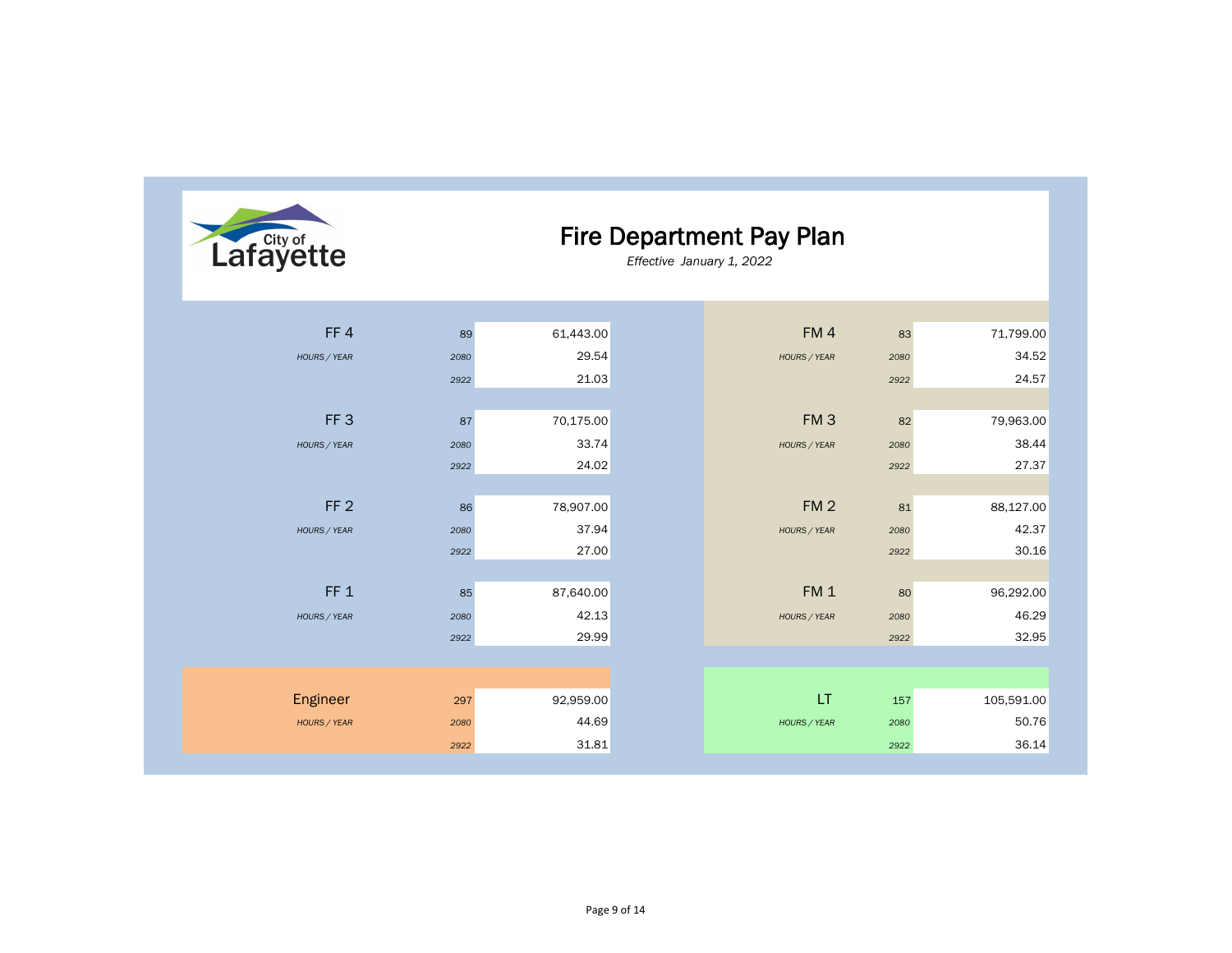

#### Police Department Pay Plan

*Effective January 1, 2022* 

| Police Officer Step 1               | 198  | 62,088.00              | <b>Corporal Step 1</b> | 195  | 90,896.00  |
|-------------------------------------|------|------------------------|------------------------|------|------------|
| <b>HOURS / YEAR</b>                 |      | 29.85                  | <b>HOURS / YEAR</b>    |      | 43.70      |
|                                     |      |                        |                        |      |            |
| Police Officer Step 2               | 1980 | 69,846.40              | <b>Corporal Step 2</b> | 1950 | 95,451.20  |
| <b>HOURS / YEAR</b>                 |      | 33.58                  | <b>HOURS / YEAR</b>    |      | 45.89      |
|                                     |      |                        |                        |      |            |
| Police Officer Step 3               | 1981 | 78,582.40              | <b>Corporal Step 3</b> | 1955 | 100,214.40 |
| <b>HOURS / YEAR</b>                 |      | 37.78                  | HOURS / YEAR           |      | 48.18      |
|                                     |      |                        |                        |      |            |
| Police Officer Step 4               | 1982 | 88,400.00              |                        |      |            |
| <b>HOURS / YEAR</b>                 |      | 42.50                  | <b>Sergeant Step 1</b> | 203  | 103,376.00 |
|                                     |      |                        | <b>HOURS / YEAR</b>    |      | 49.70      |
| Detective / Cabool Descurse Officer |      | $/$ Dun dunnand ta tha |                        |      |            |

Detective */ School Resource Officer (Progressed to the next step at the beginning of the 3 year term)*

| <b>Corporal Step 1</b> | 195  | 90,896.00  |
|------------------------|------|------------|
| <b>HOURS / YEAR</b>    |      | 43.70      |
|                        |      |            |
| <b>Corporal Step 2</b> | 1950 | 95,451.20  |
| <b>HOURS / YEAR</b>    |      | 45.89      |
|                        |      |            |
| <b>Corporal Step 3</b> | 1955 | 100,214.40 |
| <b>HOURS / YEAR</b>    |      | 48.18      |
|                        |      |            |
|                        |      |            |
| Sergeant Step 1        | 203  | 103,376.00 |
| <b>HOURS / YEAR</b>    |      | 49.70      |
|                        |      |            |
| <b>Sergeant Step 2</b> | 2030 | 113,339.20 |
| <b>HOURS / YEAR</b>    |      | 54.49      |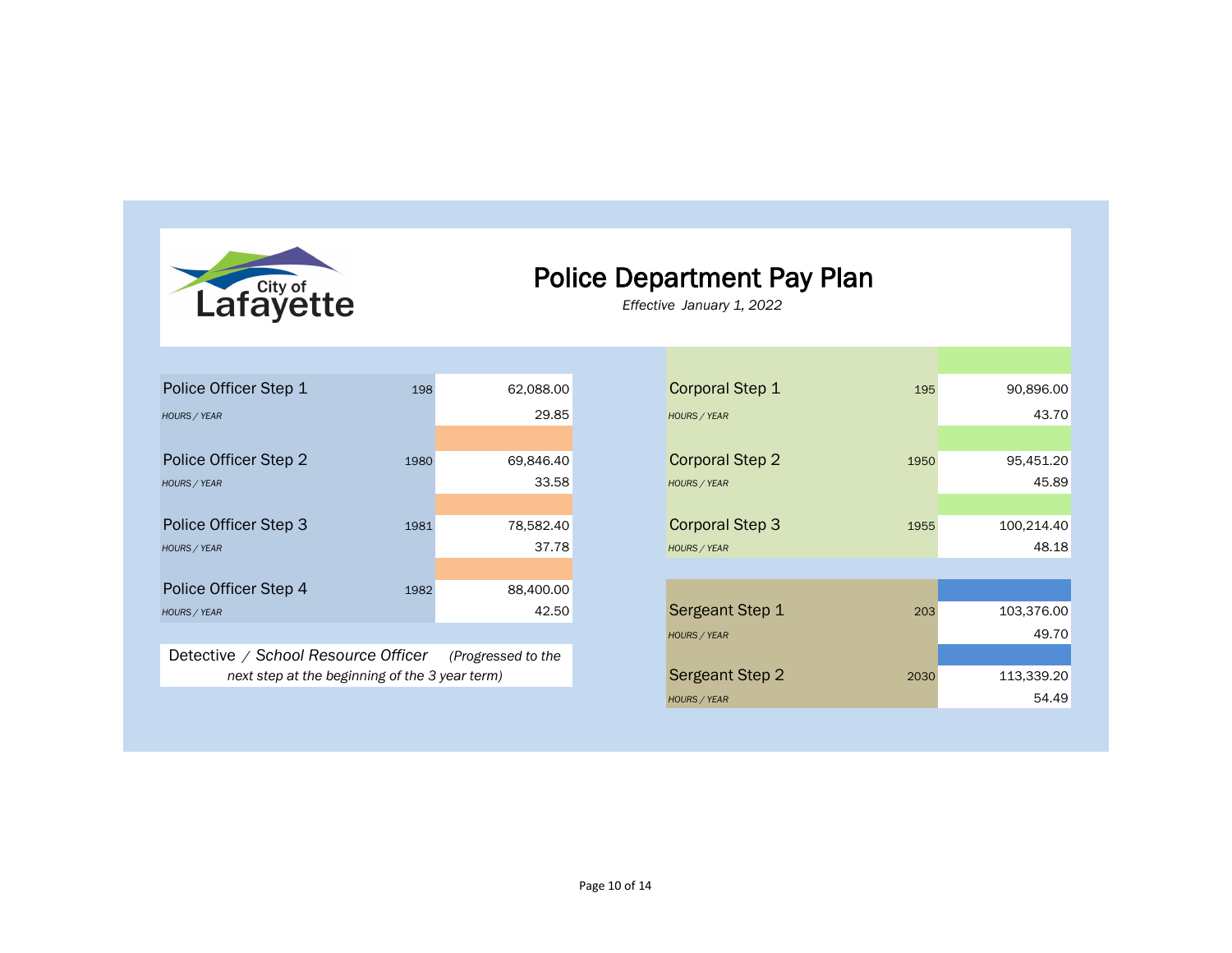

# 2022 Part Time Pay Plan Proposed September 2022

|                 |                                                                                             |                    | Minimum Wage                                                                           | <b>TBD</b> |                                                                                |                |                                                                  |         |                             |         |
|-----------------|---------------------------------------------------------------------------------------------|--------------------|----------------------------------------------------------------------------------------|------------|--------------------------------------------------------------------------------|----------------|------------------------------------------------------------------|---------|-----------------------------|---------|
|                 |                                                                                             |                    | 24 GC Beverage Cart Worker                                                             | <b>TBD</b> |                                                                                |                |                                                                  |         |                             |         |
| Pay<br>Level    | Job<br>Code                                                                                 |                    | Job                                                                                    |            |                                                                                |                |                                                                  |         |                             |         |
|                 |                                                                                             |                    | Code                                                                                   |            | <b>Job Code</b>                                                                |                | <b>Job Code</b>                                                  | Min     | Mid                         | Max     |
| $\mathbf{1}$    | 275 BBRC Swim Aide                                                                          |                    | 211 GC Range Attendant                                                                 |            | 140 Junior Park Ranger                                                         |                | 276 Sports Aide                                                  | \$12.32 | \$13.86                     | \$15.40 |
|                 | 19 GC Bartender                                                                             |                    | 5509 GOWP Aide                                                                         |            | 13 Recreation Aide                                                             |                | 5510 Waneka Aide                                                 |         |                             |         |
|                 |                                                                                             |                    |                                                                                        |            |                                                                                |                |                                                                  |         |                             |         |
| 2 <sup>1</sup>  | 277 BBRC Attendant                                                                          |                    | 102 GC Seasonal Worker - Entry Level                                                   |            | 278 GOWP Customer Service Associate                                            |                | 32 Childcare Worker                                              |         | $$12.65$ $$14.23$           | \$15.81 |
|                 | 213 Lead GC Range Attendant                                                                 |                    | 279 Waneka Customer Service Associate                                                  |            |                                                                                |                |                                                                  |         |                             |         |
|                 | 20 School Age Childcare Program Aide                                                        |                    | 5512 Day Camp Program Aide                                                             |            | 239 GC Starter                                                                 |                | 235 Sports Official                                              |         | $$13.00$ $$14.63$ $$16.25$  |         |
| 3 <sup>1</sup>  | 280 BBRC Customer Service Associate                                                         |                    | 59 Driver                                                                              |            | 5530 GOWP Lifeguard                                                            |                | 160 BBRC Lifeguard                                               |         |                             |         |
|                 |                                                                                             |                    |                                                                                        |            |                                                                                |                |                                                                  |         |                             |         |
| $\overline{4}$  | 136 BBRC Swim Instructor                                                                    |                    | 281 GOWP Swim Instructor                                                               |            |                                                                                |                |                                                                  |         | $$13.50$ $$15.19$ $$16.88$  |         |
|                 |                                                                                             |                    |                                                                                        |            |                                                                                |                |                                                                  |         |                             |         |
|                 | 135 BBRC Senior Swim Instructor                                                             |                    | 42 GC Cook                                                                             |            | 5556 Library Materials Handler Substitute IPT                                  |                | 5505 GOWP Senior Swim Instructor                                 |         | $$14.00$ $$15.75$ $$17.50$  |         |
| $5\overline{)}$ | 282 Recreation Site Supervisor                                                              |                    | 5520 GOWP Head Lifeguard                                                               |            | 5560 GOWP Swim Coach                                                           |                | 131 Sports Instructor                                            |         |                             |         |
|                 | 114 BBRC Head Lifeguard                                                                     |                    | 154 Library Materials Handler RPT                                                      |            |                                                                                |                |                                                                  |         |                             |         |
|                 |                                                                                             |                    |                                                                                        |            |                                                                                |                |                                                                  |         |                             |         |
|                 | 22 School Age Childcare Leader                                                              |                    | 104 GC Shop Assistant                                                                  |            | 286 Seasonal Worker Golf                                                       |                | 305 Seasonal Worker Public Works                                 |         | $$14.25$$ \$ 16.03          | \$17.81 |
| 6               | 283 Lead BBRC Customer Service Associate                                                    |                    | 284 Lead GOWP Customer Service Associate                                               |            | 287 Seasonal Worker Open Space                                                 |                |                                                                  |         |                             |         |
|                 | 5514 Day Camp Leader                                                                        |                    | 285 Lead SC Customer Service Associate                                                 |            | 103 Seasonal Worker Parks                                                      |                |                                                                  |         |                             |         |
|                 |                                                                                             |                    |                                                                                        |            |                                                                                |                |                                                                  |         |                             |         |
| $\overline{7}$  | 270 BBRC Water Fitness Instructor                                                           |                    | 5541 GOWP Water Fitness Instructor                                                     |            | 5558 Library Associate Substitute IPT                                          |                | 151 Library Associate RPT                                        |         | $$14.75$ $$16.59$ $$18.44$  |         |
|                 | 129 Fitness Instructor                                                                      |                    |                                                                                        |            |                                                                                |                |                                                                  |         |                             |         |
|                 | 204 BBRC Pool Manager w/ HB                                                                 |                    | 5529 Gallery Docent                                                                    |            | 5551 GOWP Pool Manager Substitute IPT                                          |                | 175 Senior Park Ranger                                           |         | $$15.50$ $$17.44$ $$19.38$  |         |
| 8 <sup>°</sup>  | 5548 BBRC Pool Manager Substitute                                                           |                    | 101 Third Assistant Golf Professional                                                  |            | 290 GOWP Swim Instructor Specialist                                            |                | 302 Water System Assistant                                       |         |                             |         |
|                 | 288 BBRC Swim Instructor Specialist                                                         |                    | 5534 GOWP Pool Manager w/ HB                                                           |            | 5562 GOWP Senior Swim Coach                                                    |                | 304 Seasonal Specialist                                          |         |                             |         |
|                 |                                                                                             |                    |                                                                                        |            |                                                                                |                |                                                                  |         |                             |         |
|                 | 9 Administrative Assistant IPT                                                              |                    | 37 Community Affairs Technician                                                        |            | 293 Recreation Specialist RPT                                                  |                | 5559 Recreation Specialist IPT                                   |         | $$16.25$$ \$ 19.50 \$ 22.75 |         |
| 9               | 21 School Age Childcare Director                                                            |                    | 51 Data Entry Clerk                                                                    |            | 134 Senior Sports Instructor                                                   |                | 238 Senior Sports Official                                       |         |                             |         |
|                 | 291 BBRC Customer Service Supervisor                                                        |                    | 5513 Day Camp Director                                                                 |            | 167 Office Manager                                                             |                |                                                                  |         |                             |         |
|                 |                                                                                             |                    |                                                                                        |            |                                                                                |                |                                                                  |         |                             |         |
| 10              | 150 Assistant Librarian RPT                                                                 |                    | 132 BBRC Senior Fitness Instructor                                                     |            | 5553 GOWP Senior Fitness Instructor                                            |                | 294 Senior Services Program Instructor                           |         | $$17.25$$ \$ 20.70 \$ 24.15 |         |
|                 | 5557 Assistant Librarian Substitute IPT<br>309 Recreattion Specialist II - Athlectics w/ HB |                    | 65 Engineering Intern<br>260 Licensed Childcare Director w/ HB                         |            | 130 Private Swim Instuctor                                                     |                | 295 Sustainability Intern                                        |         |                             |         |
|                 |                                                                                             |                    |                                                                                        |            |                                                                                |                |                                                                  |         |                             |         |
|                 | 5660 Administrative Coordinator IPT                                                         |                    | 256 Library Marketing Coordinator RPT                                                  |            | 5525 Outreach Librarian RPT                                                    |                | 5528 Public Art Coordinator RPT                                  |         | \$23.00 \$27.60 \$32.20     |         |
| 11              | 254 Finance Coordinator Recreation<br>5523 Latino Arts Outreach Coordinator RPT             |                    | 255 Library Web Coordinator w/ HB<br>5522 Adult Services / Local History Librarian RPT |            | 5526 Substitute Librarian IPT<br>5527 Youth Services Librarian w/ HB           |                | 218 Recreation Coordinator IPT<br>237 Sports Official Specialist |         |                             |         |
|                 | 311 Risk Analyst                                                                            |                    |                                                                                        |            |                                                                                |                |                                                                  |         |                             |         |
|                 |                                                                                             |                    |                                                                                        |            |                                                                                |                |                                                                  |         |                             |         |
| 12              | 95 GC - Instructor - Clinics<br>97 GC - Instructor - Private                                | \$40.00<br>\$60.66 |                                                                                        |            | 98 GC - Instructor Group (small 2-4)<br>96 GC - Instructor Group (large 5 - 8) |                | \$70.00<br>\$105.00                                              |         |                             |         |
|                 |                                                                                             |                    |                                                                                        |            |                                                                                |                |                                                                  |         |                             |         |
|                 | <b>Personal Trainers</b>                                                                    |                    | 257 General Training Session                                                           |            | per session                                                                    |                | \$32.00                                                          |         |                             |         |
| 13              |                                                                                             |                    | 258 Elite Session<br>259 Multiple                                                      |            | per session<br>per session                                                     | $\mathfrak{S}$ | 38.00<br>\$ 48.00                                                |         |                             |         |
|                 |                                                                                             |                    |                                                                                        |            |                                                                                |                |                                                                  |         |                             |         |
| 14              | 5666 Fire Marshal w/ HB                                                                     |                    |                                                                                        |            |                                                                                |                |                                                                  |         | $$46.98$ \$58.73 \$70.47    |         |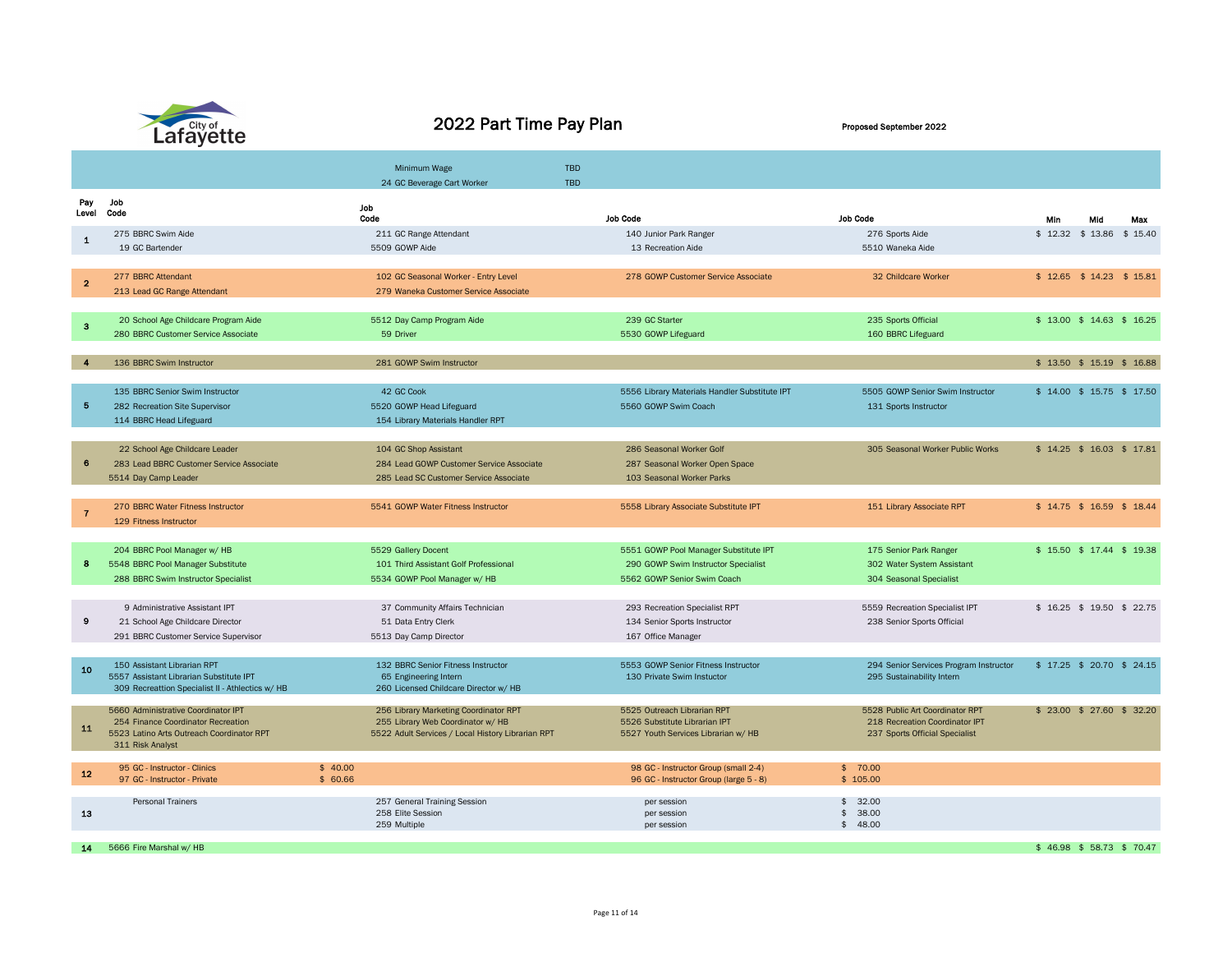

#### 2022 Part Time Pay Plan

*Alphabetical*

| $\sim$ $\sim$ $\sim$ $\sim$             | Job  | Job            | <b>FLSA</b> |  | Min    | Mid                  | <b>Max</b> |
|-----------------------------------------|------|----------------|-------------|--|--------|----------------------|------------|
| Job Title                               | Code | Value          |             |  |        | <b>ANNUAL HOURLY</b> |            |
| ADMINISTRATIVE ASSISTANT IPT            | 9    | $\mathsf{9}$   | Non-Exempt  |  | 16.25  | 19.50                | 22.75      |
| ADMINISTRATIVE COORDINATOR IPT          | 5660 | 11             | Non-Exempt  |  | 23.00  | 27.60                | 32.20      |
| <b>ASSISTANT LIBRARIAN RPT</b>          | 150  | 10             | Non-Exempt  |  | 17.25  | 20.70                | 24.15      |
| ASSISTANT LIBRARIAN SUBSTITUTE IPT      | 5557 | 10             | Non-Exempt  |  | 17.25  | 20.70                | 24.15      |
| SCHOOL AGE CHILDCARE PROGRAM AIDE       | 20   | 3              | Non-Exempt  |  | 13.00  | 14.63                | 16.25      |
| <b>SCHOOL AGE CHILDCARE DIRECTOR</b>    | 21   | 9              | Non-Exempt  |  | 16.25  | 19.50                | 22.75      |
| <b>SCHOOL AGE CHILDCARE LEADER</b>      | 22   | 6              | Non-Exempt  |  | 14.25  | 16.03                | 17.81      |
| <b>BBRC ATTENDANT</b>                   | 277  | $\overline{2}$ | Non-Exempt  |  | 12.50  | 14.06                | 15.63      |
| BBRC CUSTOMER SERVICE ASSOCIATE         | 280  | 3              | Non-Exempt  |  | 13.00  | 14.63                | 16.25      |
| BBRC CUSTOMER SERVICE ASSOCIATE, LEAD   | 283  | 6              | Non-Exempt  |  | 14.25  | 16.03                | 17.81      |
| <b>BBRC CUSTOMER SERVICE SUPERVISOR</b> | 291  | 9              | Non-Exempt  |  | 16.25  | 19.50                | 22.75      |
| <b>BBRC H2O FITNESS INSTRUCTOR</b>      | 270  | $\overline{7}$ | Non-Exempt  |  | 14.75  | 16.59                | 18.44      |
| <b>BBRC HEAD LIFEGUARD</b>              | 114  | 5              | Non-Exempt  |  | 14.00  | 15.75                | 17.50      |
| <b>BBRC LIFEGUARD</b>                   | 160  | 3              | Non-Exempt  |  | 13.00  | 14.63                | 16.25      |
| <b>BBRC POOL MANAGER SUBSTITUTE</b>     | 5548 | 8              | Non-Exempt  |  | 15.50  | 17.44                | 19.38      |
| BBRC POOL MANAGER W/ HEALTH BENEFITS    | 204  | 8              | Non-Exempt  |  | 15.50  | 17.44                | 19.38      |
| <b>BBRC SR FITNESS INSTRUCTOR</b>       | 132  | 10             | Non-Exempt  |  | 17.25  | 20.70                | 24.15      |
| <b>BBRC SR SWIM INSTRUCTOR</b>          | 135  | 5              | Non-Exempt  |  | 14.00  | 15.75                | 17.50      |
| <b>BBRC SWIM AIDE</b>                   | 275  | $\mathbf{1}$   | Non-Exempt  |  | 12.32  | 13.86                | 15.40      |
| <b>BBRC SWIM INSTRUCTOR</b>             | 136  | 4              | Non-Exempt  |  | 13.50  | 15.19                | 16.88      |
| <b>BBRC SWIM INSTRUCTOR SPECIALIST</b>  | 288  | 8              | Non-Exempt  |  | 15.50  | 17.44                | 19.38      |
| <b>CHILDCARE WORKER</b>                 | 32   | $\overline{2}$ | Non-Exempt  |  | 12.50  | 14.06                | 15.63      |
| COMMUNITY AFFAIRS TECHNICIAN            | 37   | 9              | Non-Exempt  |  | 16.25  | 19.50                | 22.75      |
| <b>DATA ENTRY CLERK</b>                 | 51   | 9              | Non-Exempt  |  | 16.25  | 19.50                | 22.75      |
| DAY CAMP PROGRAM AIDE                   | 5512 | 3              | Non-Exempt  |  | 13.00  | 14.63                | 16.25      |
| DAY CAMP DIRECTOR                       | 5513 | $9\,$          | Non-Exempt  |  | 16.25  | 19.50                | 22.75      |
| DAY CAMP LEADER                         | 5514 | 6              | Non-Exempt  |  | 14.25  | 16.03                | 17.81      |
| <b>DRIVER</b>                           | 59   | 3              | Non-Exempt  |  | 13.00  | 14.63                | 16.25      |
| <b>ENGINEERING INTERN</b>               | 65   | 10             | Non-Exempt  |  | 17.25  | 20.70                | 24.15      |
| <b>FINANCE COORDINATOR RECREATION</b>   | 254  | 11             | Non-Exempt  |  | 23.00  | 27.60                | 32.20      |
| FIRE MARSHAL W/HEALTH INSURANCE         | 5666 | 14             | Non-Exempt  |  | 46.98  | 58.73                | 70.47      |
| <b>GALLERY DOCENT</b>                   | 5529 | 8              | Non-Exempt  |  | 15.50  | 17.44                | 19.38      |
| <b>GC - INSTRUCTOR - CLINICS</b>        | 95   | 12             | Non-Exempt  |  | 40.00  |                      |            |
| <b>GC - INSTRUCTOR - PRIVATE</b>        | 97   | 12             | Non-Exempt  |  | 60.66  |                      |            |
| GC - INSTRUCTOR GROUP (LARGE 5-8)       | 96   | 12             | Non-Exempt  |  | 105.00 |                      |            |
| GC - INSTRUCTOR GROUP (SMALL 2-4)       | 98   | 12             | Non-Exempt  |  | 70.00  |                      |            |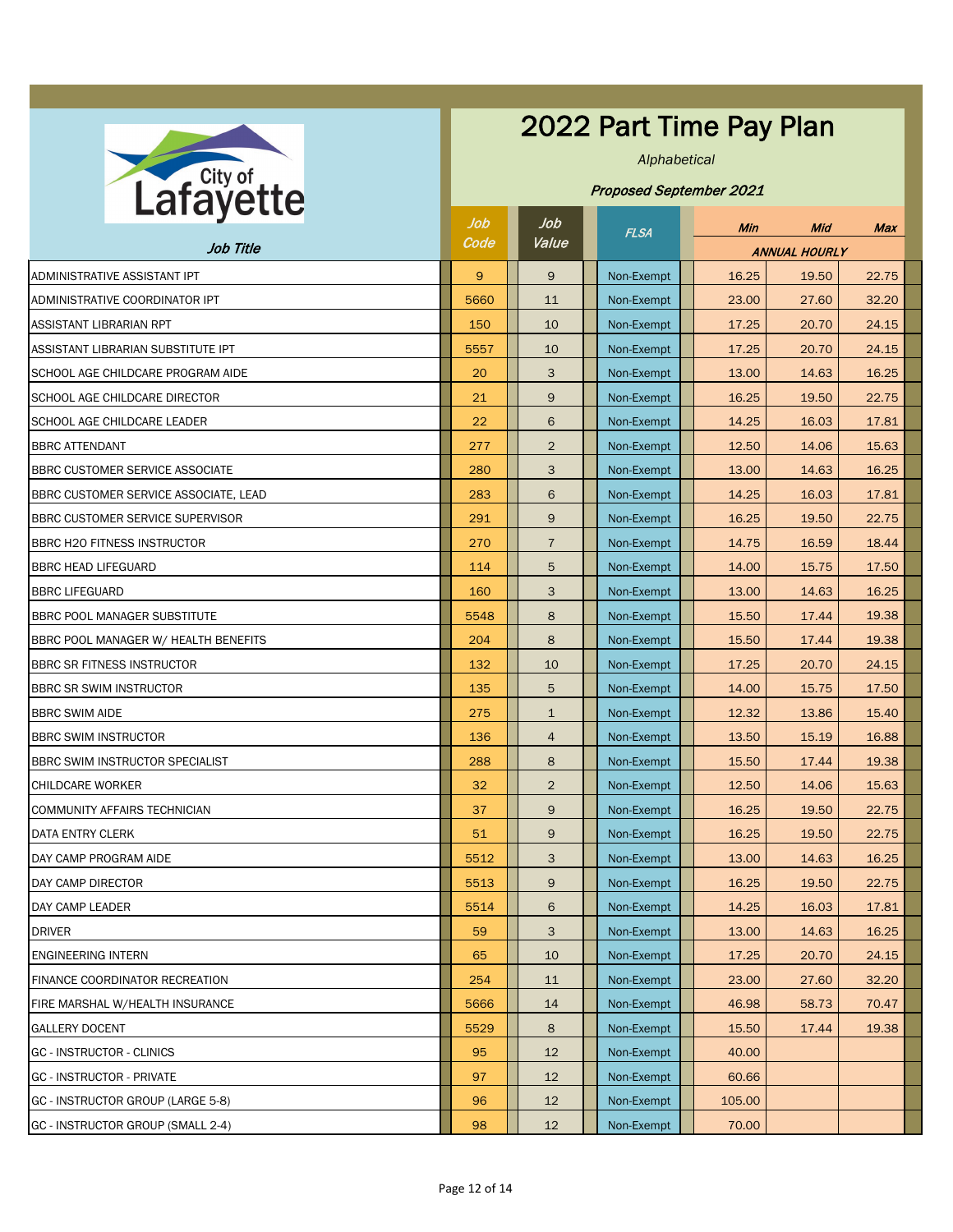

#### 2022 Part Time Pay Plan

*Alphabetical*

| J                                            | Job  | Job              | <b>FLSA</b> |            |  | <b>Min</b>           | Mid   | <b>Max</b> |
|----------------------------------------------|------|------------------|-------------|------------|--|----------------------|-------|------------|
| Job Title                                    | Code | Value            |             |            |  | <b>ANNUAL HOURLY</b> |       |            |
| <b>GC 3RD ASSISTANT PRO</b>                  | 101  | 8                |             | Non-Exempt |  | 15.50                | 17.44 | 19.38      |
| <b>GC BARTENDER</b>                          | 19   | $\mathbf{1}$     |             | Non-Exempt |  | 12.32                | 13.86 | 15.40      |
| <b>GC BEVERAGE CART WORKER</b>               | 24   |                  |             | Non-Exempt |  | 9.30                 |       |            |
| <b>GC COOK</b>                               | 42   | 5                |             | Non-Exempt |  | 14.00                | 15.75 | 17.50      |
| <b>GC RANGE ATTENDANT</b>                    | 211  | $\mathbf{1}$     |             | Non-Exempt |  | 12.32                | 13.86 | 15.40      |
| <b>GC RANGE ATTENDANT, LEAD</b>              | 213  | $\overline{2}$   |             | Non-Exempt |  | 12.50                | 14.06 | 15.63      |
| <b>GC SEASONAL WORKER - ENTRY LEVEL</b>      | 102  | $\overline{2}$   |             | Non-Exempt |  | 12.50                | 14.06 | 15.63      |
| <b>GC SHOP ASSISTANT</b>                     | 104  | 6                |             | Non-Exempt |  | 14.25                | 16.03 | 17.81      |
| <b>GC STARTER</b>                            | 239  | 3                |             | Non-Exempt |  | 13.00                | 14.63 | 16.25      |
| <b>GOWP AIDE</b>                             | 5509 | $\mathbf{1}$     |             | Non-Exempt |  | 12.32                | 13.86 | 15.40      |
| <b>GOWP CUSTOMER SERVICE ASSOCIATE</b>       | 278  | $\overline{2}$   |             | Non-Exempt |  | 12.50                | 14.06 | 15.63      |
| GOWP CUSTOMER SERVICE ASSOCIATE, LEAD        | 284  | 6                |             | Non-Exempt |  | 14.25                | 16.03 | 17.81      |
| <b>GOWP H20 FITNESS INSTRUCTOR</b>           | 5541 | $\overline{7}$   |             | Non-Exempt |  | 14.75                | 16.59 | 18.44      |
| <b>GOWP HEAD LIFEGUARD</b>                   | 5520 | 5                |             | Non-Exempt |  | 14.00                | 15.75 | 17.50      |
| <b>GOWP LIFEGUARD</b>                        | 5530 | 3                |             | Non-Exempt |  | 13.00                | 14.63 | 16.25      |
| <b>GOWP POOL MANAGER SUBSTITUTE IPT</b>      | 5551 | 8                |             | Non-Exempt |  | 15.50                | 17.44 | 19.38      |
| GOWP POOL MANAGER W/ HEALTH BENEFITS         | 5534 | 8                |             | Non-Exempt |  | 15.50                | 17.44 | 19.38      |
| <b>GOWP SR FITNESS INSTRUCTOR</b>            | 5553 | 10               |             | Non-Exempt |  | 17.25                | 20.70 | 24.15      |
| <b>GOWP SR SWIM COACH</b>                    | 5562 | 8                |             | Non-Exempt |  | 15.50                | 17.44 | 19.38      |
| <b>GOWP SR SWIM INSTRUCTOR</b>               | 5505 | 5                |             | Non-Exempt |  | 14.00                | 15.75 | 17.50      |
| <b>GOWP SWIM COACH</b>                       | 5560 | 5                |             | Non-Exempt |  | 14.00                | 15.75 | 17.50      |
| <b>GOWP SWIM INSTRUCTOR</b>                  | 281  | $\overline{4}$   |             | Non-Exempt |  | 13.50                | 15.19 | 16.88      |
| <b>GOWP SWIM INSTRUCTOR SPECIALIST</b>       | 290  | 8                |             | Non-Exempt |  | 15.50                | 17.44 | 19.38      |
| HUMAN RESOURCES TECHNICIAN RPT               | 292  | $\boldsymbol{9}$ |             | Non-Exempt |  | 16.25                | 19.50 | 22.75      |
| <b>INSTRUCTOR, FITNESS</b>                   | 129  | $\overline{7}$   |             | Non-Exempt |  | 14.75                | 16.59 | 18.44      |
| <b>INSTRUCTOR, PRIVATE SWIM</b>              | 130  | 10               |             | Non-Exempt |  | 17.25                | 20.70 | 24.15      |
| <b>INSTRUCTOR, SPORTS</b>                    | 131  | 5                |             | Non-Exempt |  | 14.00                | 15.75 | 17.50      |
| <b>INSTRUCTOR, SR SPORTS</b>                 | 134  | $9\,$            |             | Non-Exempt |  | 16.25                | 19.50 | 22.75      |
| LATINO ARTS OUTREACH COORDINATOR RPT         | 5523 | 11               |             | Non-Exempt |  | 23.00                | 27.60 | 32.20      |
| LIBRARIAN OUTREACH RPT                       | 5525 | 11               |             | Non-Exempt |  | 23.00                | 27.60 | 32.20      |
| LIBRARIAN SUBSTITUTE IPT                     | 5526 | 11               |             | Non-Exempt |  | 23.00                | 27.60 | 32.20      |
| LIBRARIAN, ADULT SVS/LOCAL HISTORY RPT       | 5522 | 11               |             | Non-Exempt |  | 23.00                | 27.60 | 32.20      |
| LIBRARIAN, YOUTH SERVICES W/ HEALTH BENEFITS | 5527 | 11               |             | Non-Exempt |  | 23.00                | 27.60 | 32.20      |
| <b>LIBRARY ASSOCIATE RPT</b>                 | 151  | $\overline{7}$   |             | Non-Exempt |  | 14.75                | 16.59 | 18.44      |
| LIBRARY ASSOCIATE SUBSTITUTE IPT             | 5558 | $\overline{7}$   |             | Non-Exempt |  | 14.75                | 16.59 | 18.44      |
| LIBRARY MARKETING COORDINATOR RPT            | 256  | 11               |             | Non-Exempt |  | 23.00                | 27.60 | 32.20      |